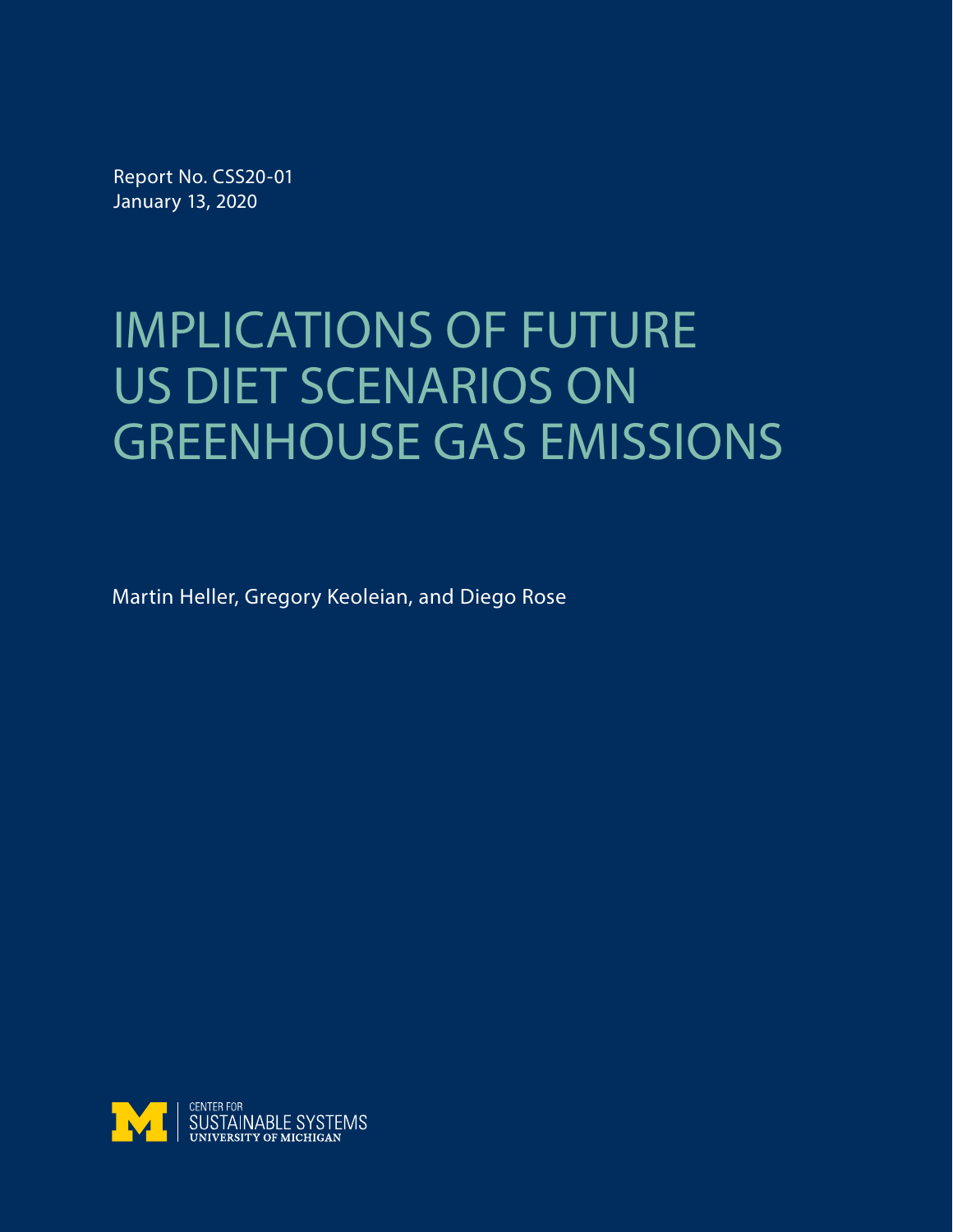## **Implications of Future US Diet Scenarios on Greenhouse Gas Emissions**

Martin Heller Gregory Keoleian Diego Rose

Center for Sustainable Systems

University of Michigan Ann Arbor

January 13, 2020

A report of the Center for Sustainable Systems **Report No. CSS20-01**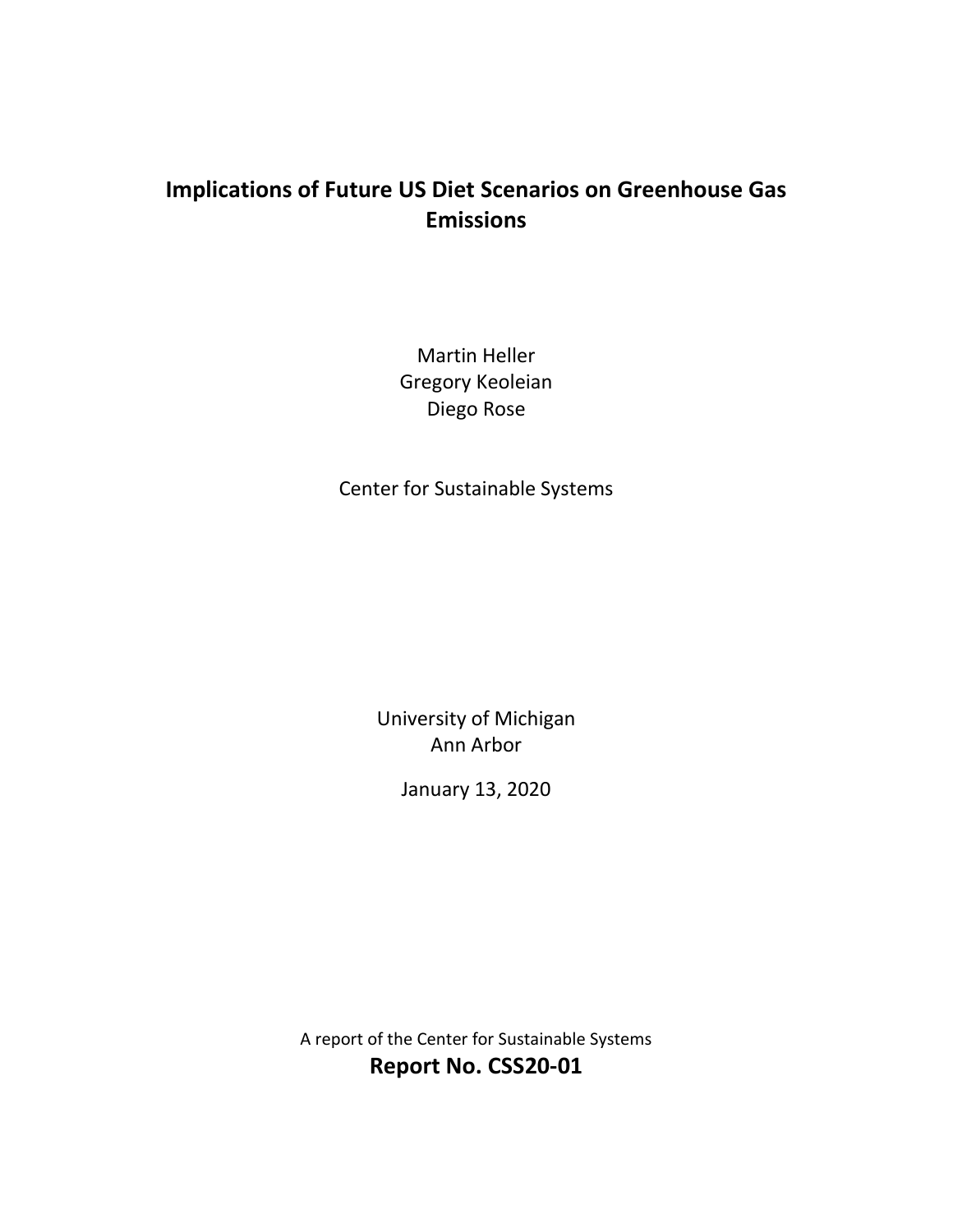#### **Document Description**

IMPLICATIONS OF FUTURE US DIET SCENARIOS ON GREENHOUSE GAS EMISSIONS Martin Heller<sup>\*</sup>, Gregory Keoleian<sup>\*</sup>, and Diego Rose<sup>†</sup> Center for Sustainable Systems, Report No. CSS20-01 University of Michigan, Ann Arbor, Michigan January 13, 2020 24 pp., 10 tables, 5 figures, 2 appendices

\*Center for Sustainable Systems, School for Environment and Sustainability, University of Michigan <sup>t</sup>School of Public Health and Tropical Medicine, Tulane University, New Orleans, LA

Supported by the Center for Biological Diversity <https://www.biologicaldiversity.org/>

This document is available online at: [http://css.umich.edu/publication/implications-future](http://css.umich.edu/publication/implications-future-us-diet-scenarios-greenhouse-gas-emissions)[us-diet-scenarios-greenhouse-gas-emissions](http://css.umich.edu/publication/implications-future-us-diet-scenarios-greenhouse-gas-emissions)

Center for Sustainable Systems School for Environment and Sustainability University of Michigan 440 Church Street, Dana Building Ann Arbor, MI 48109-1041 Phone: 734-764-1412 Email: [css.info@umich.edu](mailto:css.info@umich.edu) Web: [http://css.umich.edu](http://css.umich.edu/)

© Copyright 2020 by the Regents of the University of Michigan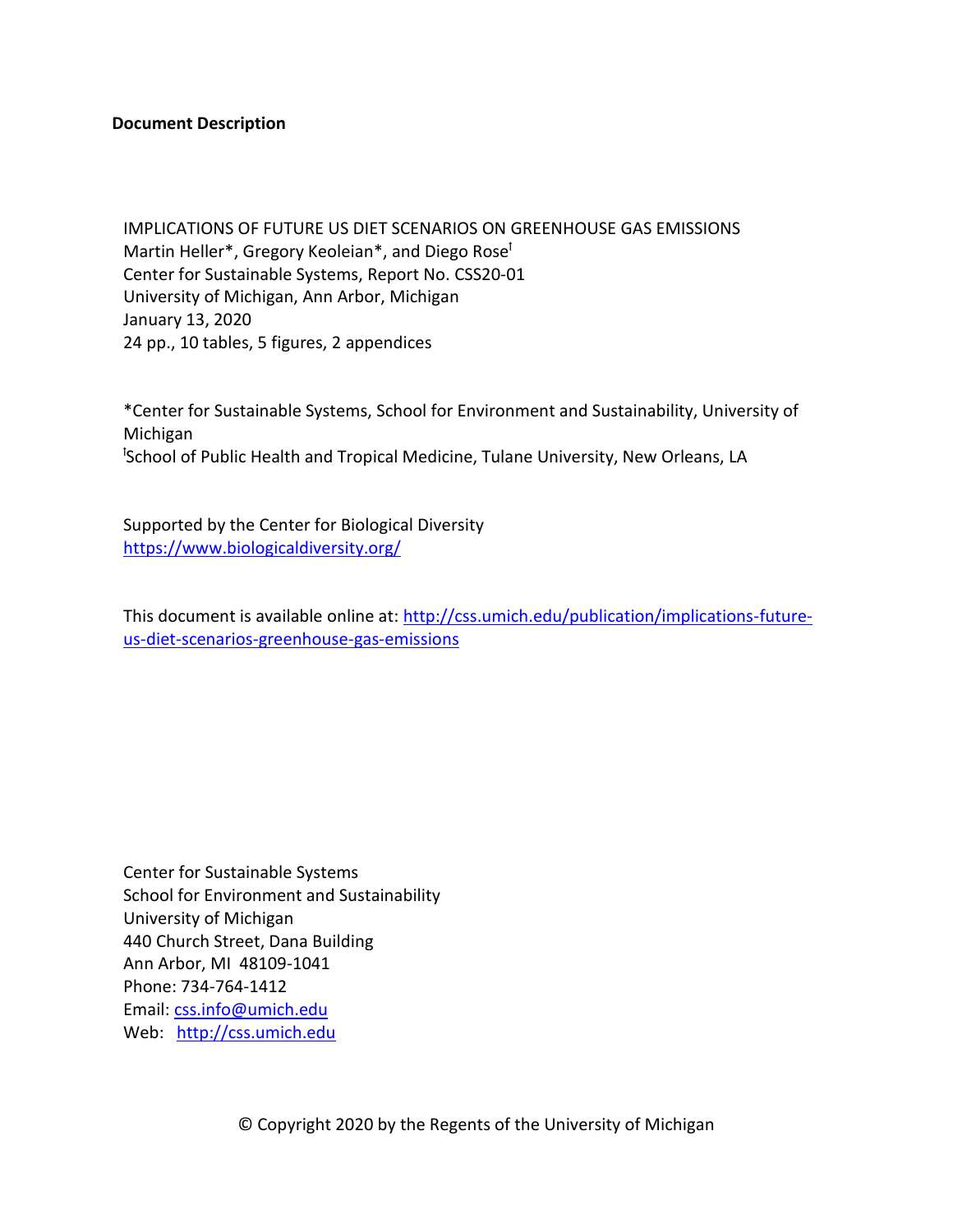## **Table of Contents**

| 1. |        |  |  |  |  |  |  |  |  |
|----|--------|--|--|--|--|--|--|--|--|
| 2. |        |  |  |  |  |  |  |  |  |
|    | 2.1.   |  |  |  |  |  |  |  |  |
|    | 2.2.   |  |  |  |  |  |  |  |  |
|    | 2.3.   |  |  |  |  |  |  |  |  |
|    | 2.3.1. |  |  |  |  |  |  |  |  |
|    | 2.3.2. |  |  |  |  |  |  |  |  |
|    | 2.3.3. |  |  |  |  |  |  |  |  |
|    | 2.4.   |  |  |  |  |  |  |  |  |
| 3. |        |  |  |  |  |  |  |  |  |
|    | 3.1.   |  |  |  |  |  |  |  |  |
|    | 3.2.   |  |  |  |  |  |  |  |  |
|    | 3.3.   |  |  |  |  |  |  |  |  |
|    | 3.4.   |  |  |  |  |  |  |  |  |
|    | 3.5.   |  |  |  |  |  |  |  |  |
| 4. |        |  |  |  |  |  |  |  |  |
| 5. |        |  |  |  |  |  |  |  |  |
| 6. |        |  |  |  |  |  |  |  |  |
|    |        |  |  |  |  |  |  |  |  |
|    |        |  |  |  |  |  |  |  |  |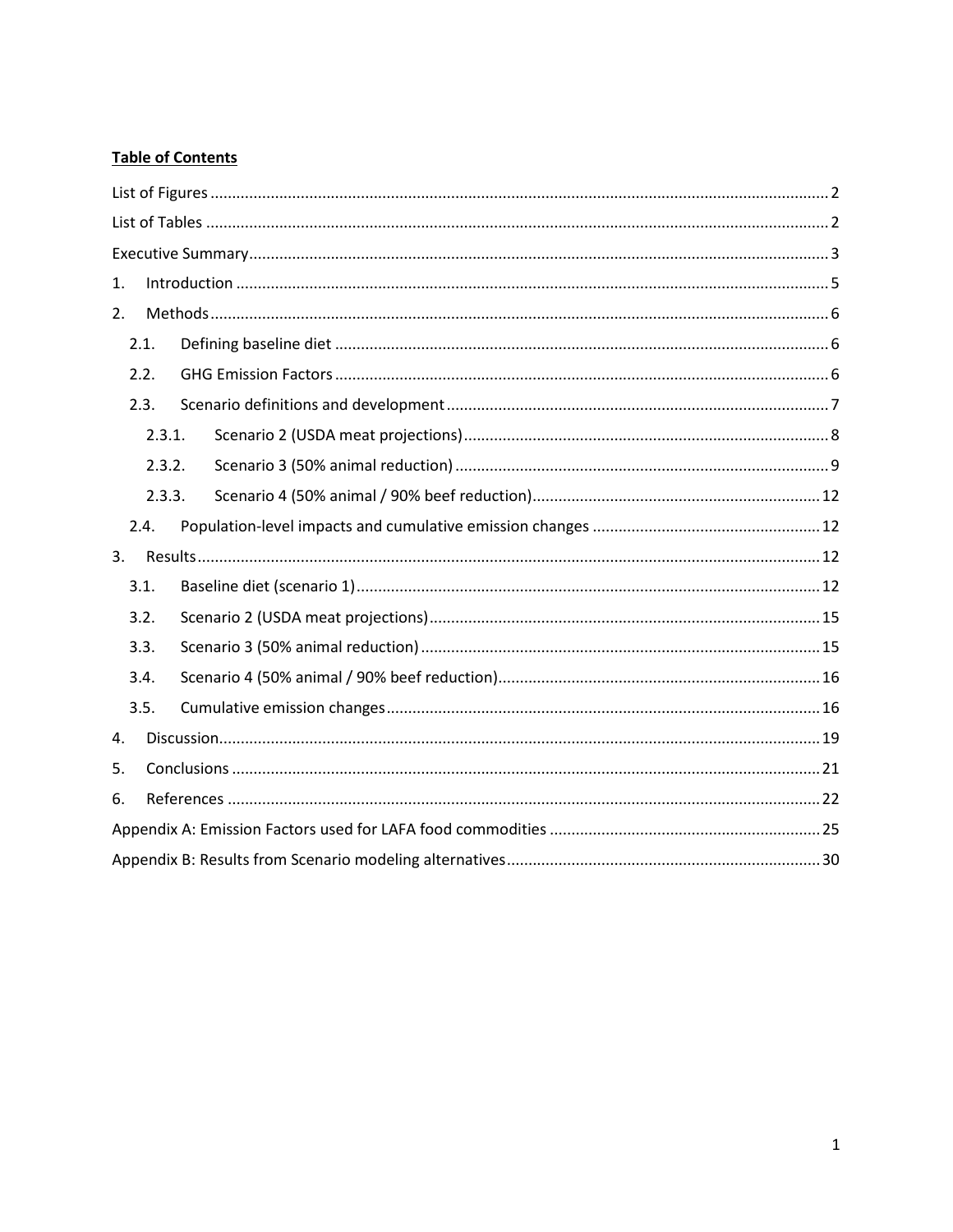## <span id="page-4-0"></span>**List of Figures**

| Figure 1. Distribution across food groups of the baseline diet (2016 LAFA) based on weight12             |  |
|----------------------------------------------------------------------------------------------------------|--|
| Figure 2. Distribution across food groups of the baseline diet (2016 LAFA) based on calories. 13         |  |
| Figure 3. Distribution of GHGE across food groups of the baseline diet (2016 LAFA)14                     |  |
|                                                                                                          |  |
| Figure 5. Visual representation of the change in population-level emissions associated with projected US |  |
|                                                                                                          |  |

## <span id="page-4-1"></span>**List of Tables**

| Table 3. Conversions of projected red meat and poultry consumption to correspond with LAFA data 9           |  |
|-------------------------------------------------------------------------------------------------------------|--|
| Table 4. Current (2016) and projected (2028) red meat and poultry intake as estimated in USDA               |  |
|                                                                                                             |  |
| Table 5. Definitions of one ounce equivalents of protein foods (Bowman et al. 2018)10                       |  |
| Table 6. Options considered in protein foods substitution. The shaded option is presented as the            |  |
| Scenario 3 results whereas results based on other options are included in Appendix B11                      |  |
| Table 7. Comparisons of GHGE estimates associated with producing the average US diet 13                     |  |
| Table 8. Availability of meat, poultry, and dairy in the baseline diet and contributions to dietary GHGE 14 |  |
| Table 9. Comparisons by food type of food and caloric availability and GHGE between all diet scenarios.     |  |
|                                                                                                             |  |
| Table 10. Population level emissions and changes from the status quo for each scenario. MMT = million       |  |
|                                                                                                             |  |
|                                                                                                             |  |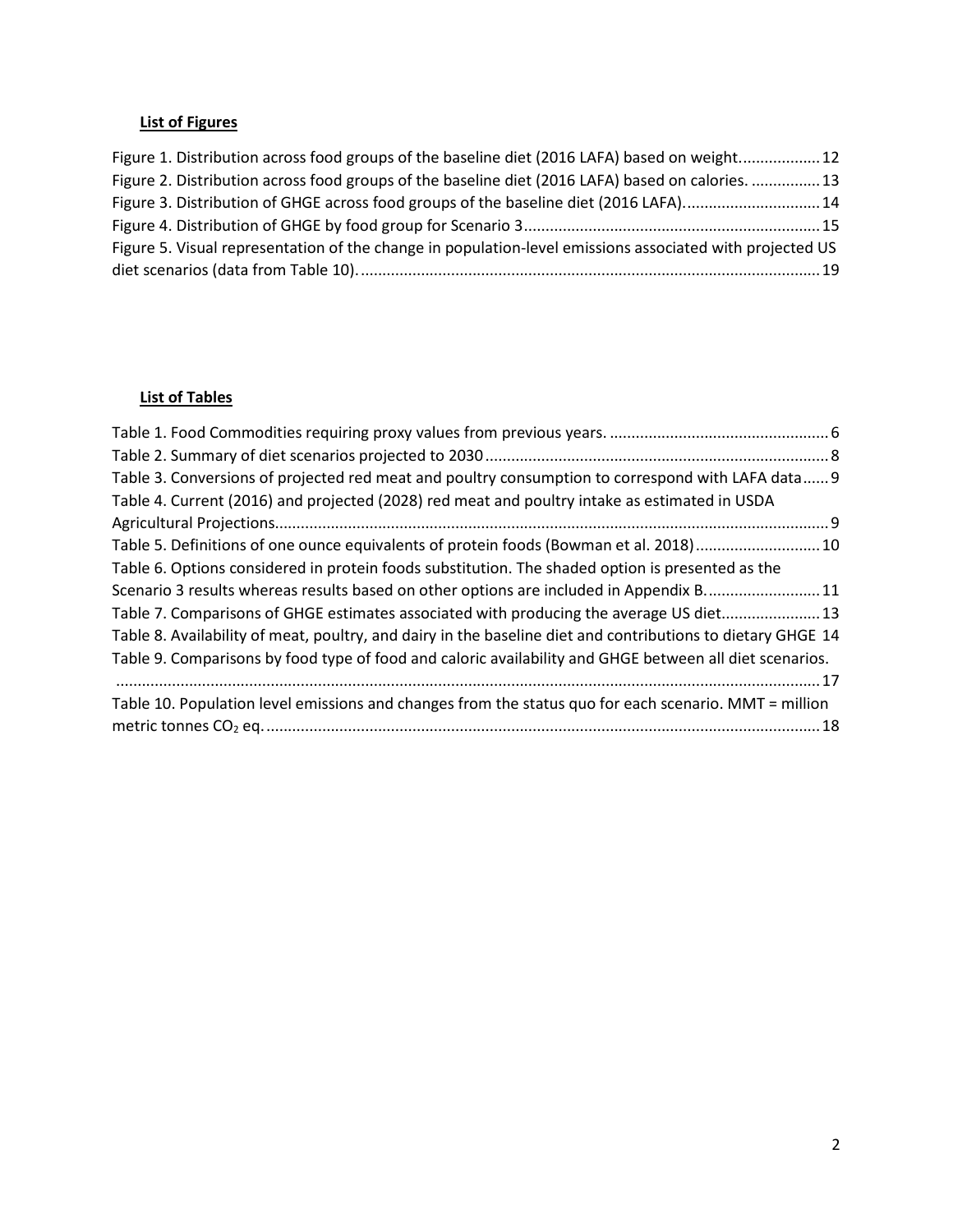#### <span id="page-5-0"></span>**Executive Summary**

Linkages between diet and environmental impact have been repeatedly emphasized at the global and national level, with an indication that shifts in diet, typically toward more plant-based foods, can lead to significant reduction in environmental impact. In this study, we explore the effect on food system greenhouse gas emissions (GHGE) of a hypothetical reduction in the consumption of animal-based foods in the US diet and a replacement with plant-based foods.

USDA's Loss Adjusted Food Availability (LAFA) dataset, a top-down estimate of the per capita consumption of commodity foods in the US, is used to represent the baseline, or current, US diet. Greenhouse gas emission factors previously compiled from life cycle assessment literature were linked to these commodity foods to estimate the per capita GHGE associated with agricultural production of the average diet. A number of dietary scenarios projected to 2030 were then developed:

- 1. The baseline average diet remains unchanged to 2030
- 2. Meat and poultry consumption increases per USDA projections
- 3. Consumption of animal-based foods (red meat, poultry, fish/seafood, eggs, dairy, and animal based fats) decreases by 50%, and is substituted with plant-based foods
- 4. Same as scenario 3, but beef decreases by 90%, instead of 50%.

The total emissions associated with producing the average US diet amounts to 5.0 kg  $CO<sub>2</sub>$  eq. per person per day. Whereas red meat (beef, pork, lamb) represents 9% of the calories available from this diet, it contributes 47% of the GHGE. All animal-based foods combined (red meat, poultry, fish/seafood, eggs, dairy, and animal based fats) represent 82% of the baseline diet GHGE. According to LAFA data, the average American consumed 133 pounds of red meat and poultry in 2016. USDA projects slight increases in per capita red meat and poultry consumption in the US in 2028 (scenario 2); assuming other foods unchanged, this raises the carbon footprint to 5.14 kg  $CO<sub>2</sub>$  eq. per person per day.

Cutting the intake of all animal-based foods by half and replacing with equivalent quantities of plantbased foods (scenario 3) results in a 35% decrease in GHGE from the baseline, to 3.3 kg  $CO<sub>2</sub>$  eq per person per day. Under this scenario 3, red meat represents 36% of the total emissions. Further reducing consumption of beef to only 10% of the baseline value, and subsequent replacement with plant-based proteins (scenario 4), cuts the diet-related emissions to 2.4 kg CO<sub>2</sub> eq per capita per day, a 51 % decrease from the baseline diet. Under this final scenario 4, the average American consumes 50.1 pounds of meat and poultry per year.

Using population projections from the US Census Bureau, an unchanged diet would result in 646 million metric tonnes  $CO<sub>2</sub>$  eq. (MMT) in 2030, whereas scenario 3 – replacing 50% of all animal-based foods with plant-based alternatives – leads to 224 MMT less emissions per year in 2030, a reduction equivalent to the annual emissions of 47.5 million of today's average passenger vehicles. If we assume a linear transition from the 2016 diet to 2030 projections, this target of 50% substitution results in an estimated cumulative reduction of 1634 MMT. By further replacing 90% of beef, the cumulative emission reduction increases to 2408 MMT.

Although reliant on a number of simplifying assumptions, this diet projection exercise emphasizes the important role that changes in diet can play in climate action. An annual emission reduction of 224 MMT represents 24% of the reduction from 2017 emissions required to meet the US Intended Nationally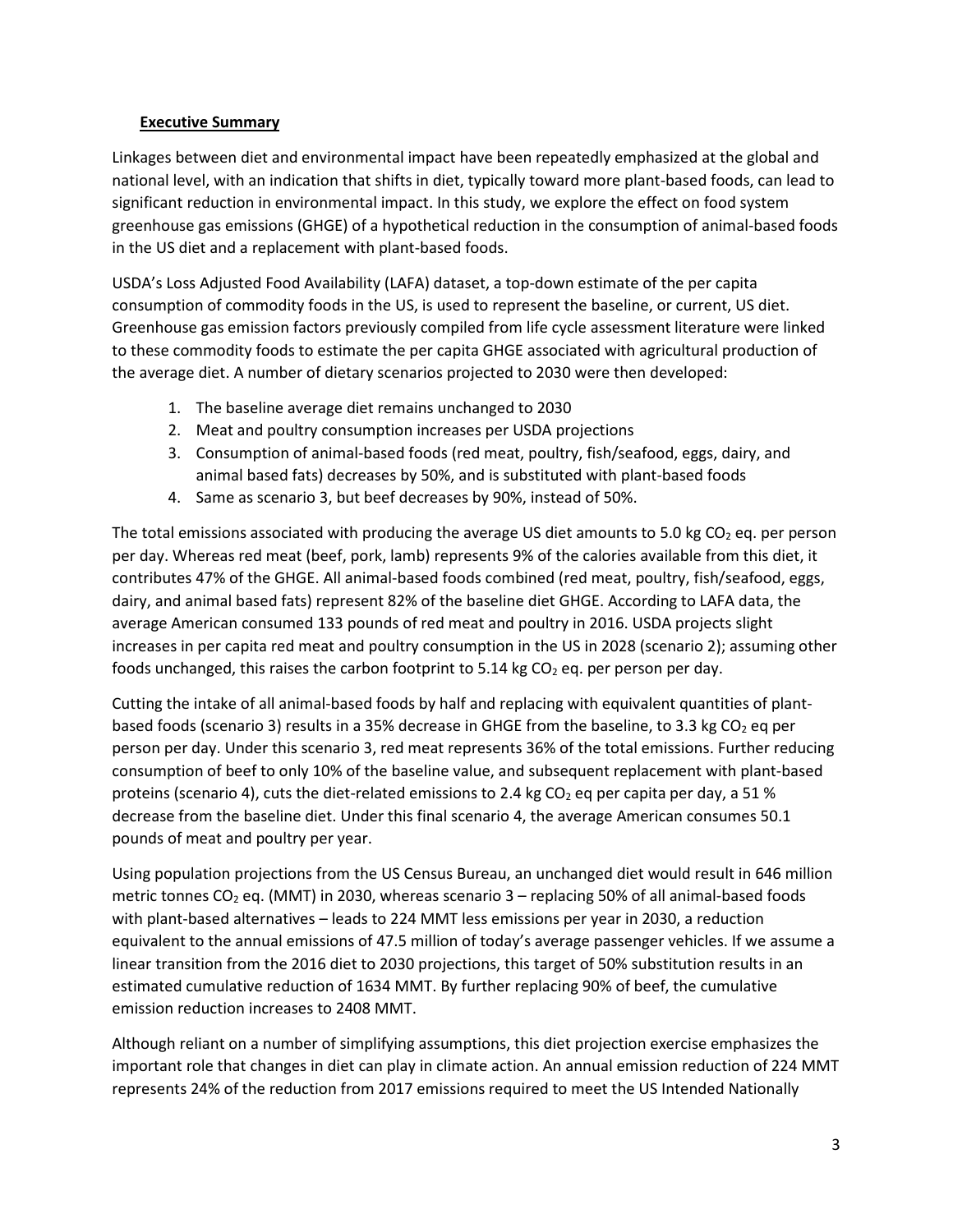Determined Contribution to the UN Framework Convention on Climate Change. Recognition that such sizable reductions are possible *without* complete elimination of animal-based foods from the diet can make diet shift strategy more palatable. Such changes, however, will require the concerted efforts of policymakers, the food industry and consumers. The projection scenarios presented here point to the urgency of such efforts, as decisions made now will have a cumulative impact over the next decade.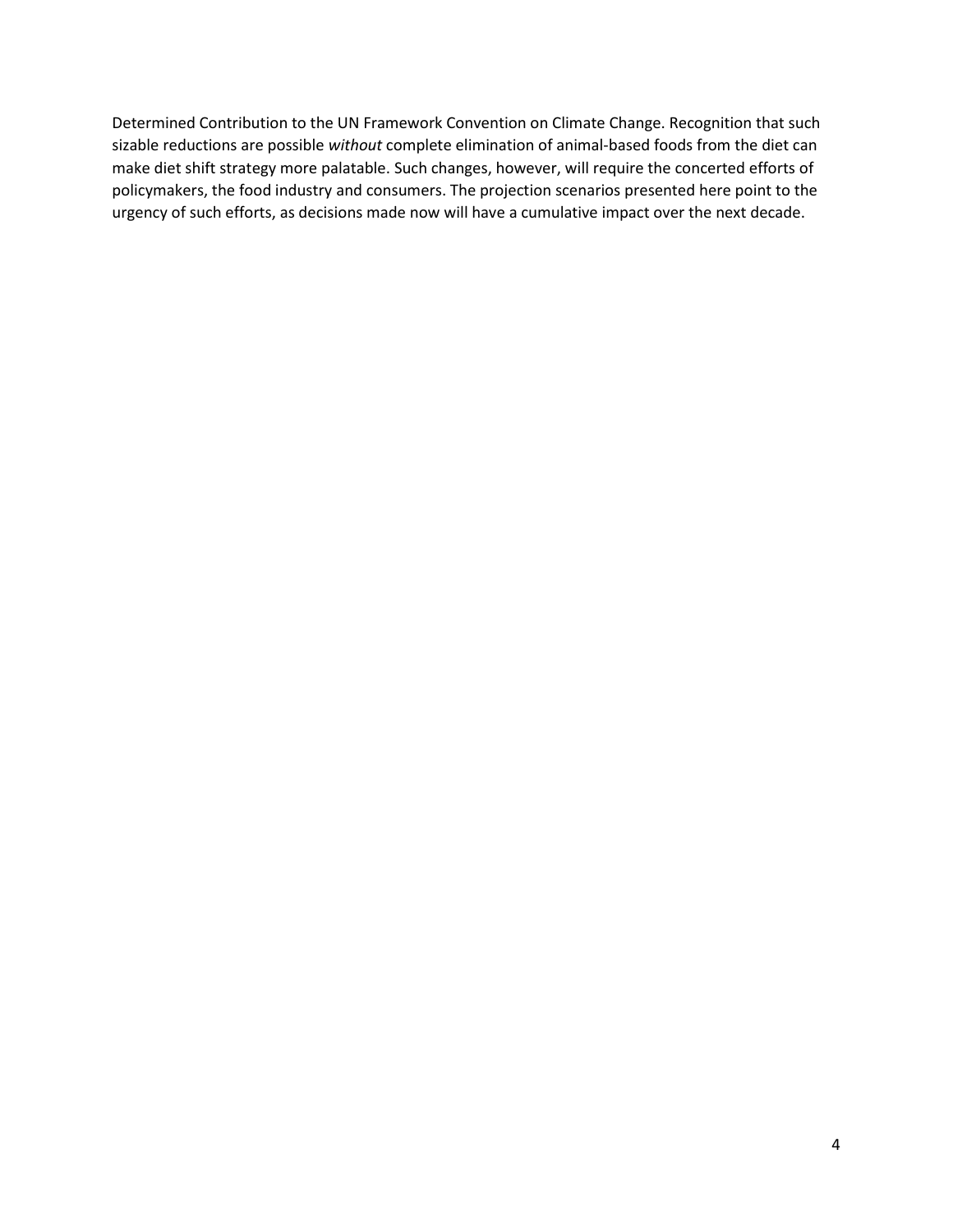#### <span id="page-7-0"></span>**1. Introduction**

Food in the Anthropocene has been heralded as one of the greatest health and environmental challenges of the  $21^{st}$  century (Willett et al. 2019). Food production is an important contributor to a range of pressing environmental issues including climate change, biodiversity loss, land and water scarcity, and water pollution. Linkages between diet and environmental impact have been repeatedly emphasized at the global and national level, with indication that shifts in diet, typically toward more plant-based foods, can lead to significant reductions in impact (Tilman and Clark 2014; Hallstrom et al. 2015; Kim et al. 2019). Further, a number studies indicate that global shifts in diets that reduce foods from animal sources will likely be necessary in order to meet climate action targets (Bajželj et al. 2014; Hedenus et al. 2014; Springmann et al. 2018a).

Despite decades of raising alarm from the scientific community, insufficient progress has been made to reduce global greenhouse gas emissions (GHGE), and prompt reductions from nearly all sectors of society are now seen as necessary to avoid catastrophic climate changes (Ripple et al. 2019). The US is the second largest GHG emitting country, representing 13% of global emissions. According to recent UNEP assessments, current US policies are projected to fall short of achieving unconditional Nationally Determined Contributions by at least 15% in 2030, the largest projected underachievement of G20 nations (UNEP 2019). Agriculture is often cited as being a small contributor to total US emissions (e.g., agricultural activities were 8% of total US GHGE in 2017) as it is dwarfed by large transportation, energy and other industrial sectors. However, agriculture represents 38% of anthropogenic methane emissions in the US, with 36% originating from livestock (enteric fermentation and manure management) (US EPA 2019b). Targeting short-lived greenhouse gases such as methane is seen as an important near-term climate action strategy in order to reduce the damage due to climate change over the next few decades and to slow climate feedback loops (Shindell et al. 2017). Therefore, addressing contributions from food and agriculture, particularly the amount of animal-based foods in the US diet, can be seen as an urgent short-term goal.

There have been repeated efforts in recent years to evaluate the GHGE of diets in the US (Heller and Keoleian 2015; Tom et al. 2016; Heller et al. 2018; Boehm et al. 2019; Hitaj et al. 2019). While these studies vary in methodological approaches and come to somewhat different conclusions on the implications of a shift to currently recommended dietary patterns, they all point to a significant contribution from animal-based foods, and in particular foods from ruminant animals including beef and dairy.

In this study, we explore the implications to food system GHGE from a hypothetical reduction in consumption of animal based foods and a replacement with plant-based foods from corresponding food categories. We use USDA's Loss Adjusted Food Availability (LAFA) dataset as a proxy for the commodity foods consumed in the current US diet. These commodity foods are linked to GHG emission factors previously compiled from life cycle assessment literature (Heller et al. 2018). Baseline per capita dietrelated GHGE are then determined using LAFA data for 2016, and in the status quo scenario, this diet is assumed unchanged through 2030. A number of diet shift scenarios are then projected to 2030 and the resulting changes in GHGE are calculated. Implications of the assumptions necessary in this exercise are addressed in the discussion section.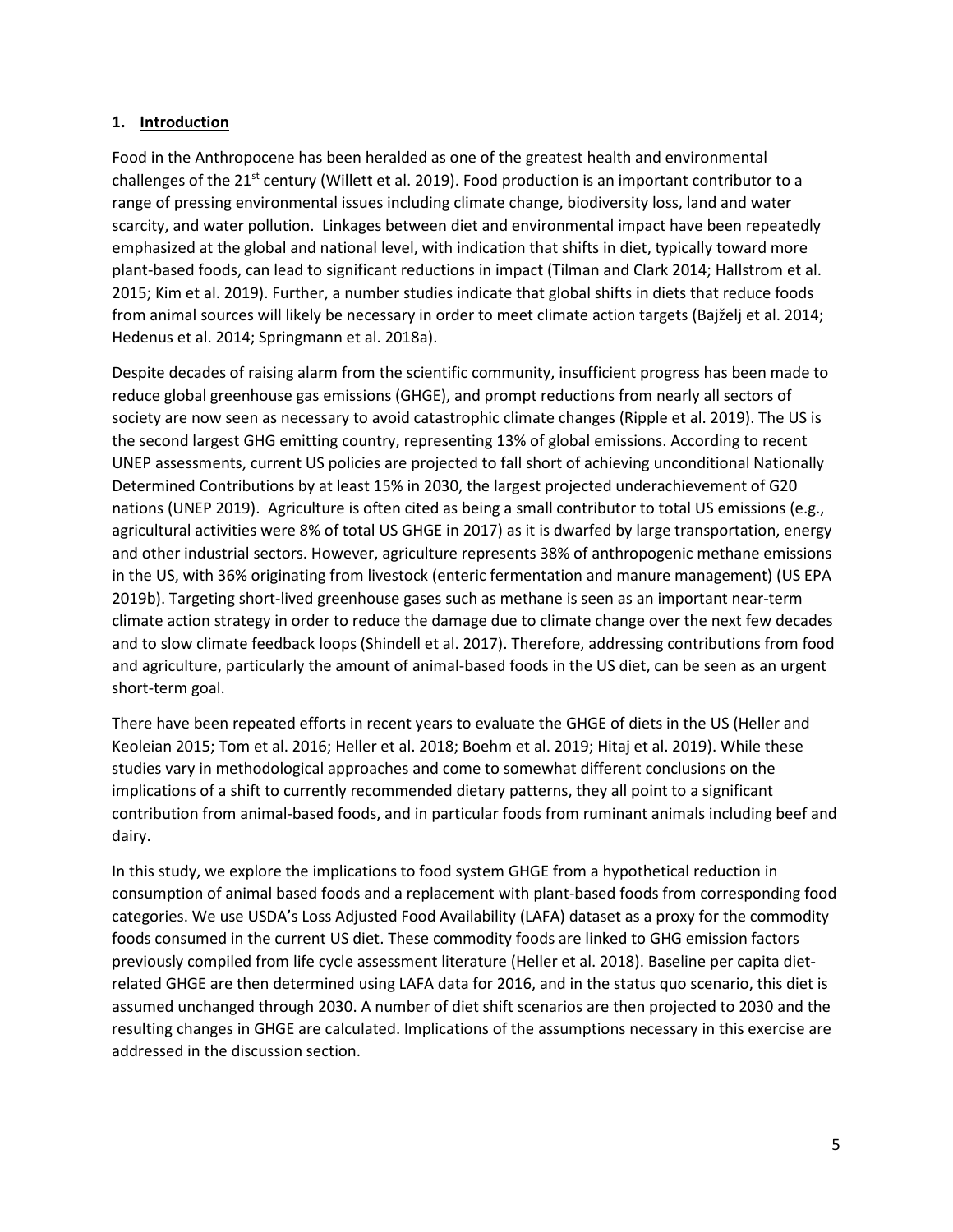#### <span id="page-8-0"></span>**2. Methods**

#### <span id="page-8-1"></span>2.1. Defining baseline diet

USDA's Loss Adjusted Food Availability (LAFA) data for 2016 were used as the baseline for this study (USDA ERS 2019). The food availability series measures the use of basic food commodities (e.g., wheat, beef, fruit, and vegetables) by tracking their "disappearance" in the U.S. marketplace. For most commodities, the available supply is the sum of production, imports and beginning stocks, minus nonfood use (feed and seed, industrial uses), exports, and ending stocks for a given calendar year. In the LAFA data series, the food availability data for 208 commodities are modified by percent loss assumptions at the primary, retail/institution, and consumer levels. Retail losses include dented cans, unpurchased holiday foods, spoilage, and the culling of blemished or misshaped foods. Consumer losses include spoilage, cooking shrinkage, and plate waste. Note that USDA estimates report only food losses and do not differentiate between wastes (such as plate scraps) that could be avoided through behavioral change and losses (such as moisture losses during cooking) that are largely unavoidable. This should not affect the total diet carbon footprint (as the same quantity of farm-level foods are needed regardless of whether weight losses are from cooking or plate waste) but it should be considered in interpreting the proportion from food loss/waste.

For select foods in the LAFA series, data for 2016 were not available due to terminations of underlying data sources or other reasons. In these cases, the most recently available year was used as a proxy, as detailed in [Table 1.](#page-8-3)

| Food commodity             | Data year used as proxy for<br>2016 per capita availability |
|----------------------------|-------------------------------------------------------------|
| Canned salmon              | 2015                                                        |
| frozen plums and prunes    |                                                             |
| Rice                       | 2010                                                        |
| Margarine                  |                                                             |
| Lard                       |                                                             |
| edible beef tallow         |                                                             |
| shortening                 |                                                             |
| salad and cooking oils     |                                                             |
| other edible fats and oils |                                                             |
| light cream                | 2006                                                        |
| dried pears                | 2005                                                        |
| fat share of half and half | 2001                                                        |
| heavy cream                |                                                             |

#### <span id="page-8-3"></span>*Table 1. Food Commodities requiring proxy values from previous years.*

#### <span id="page-8-2"></span>2.2. GHG Emission Factors

LAFA food commodities were linked with greenhouse gas emission factors (kg  $CO<sub>2</sub>$  eq/kg; 100-year Global Warming Potential basis) derived from life cycle assessment literature and compiled in the dataFIELD database (Heller et al. 2018). In a select few commodity entries without direct dataFIELD linkages, additional literature values were used to estimate the emissions associated with these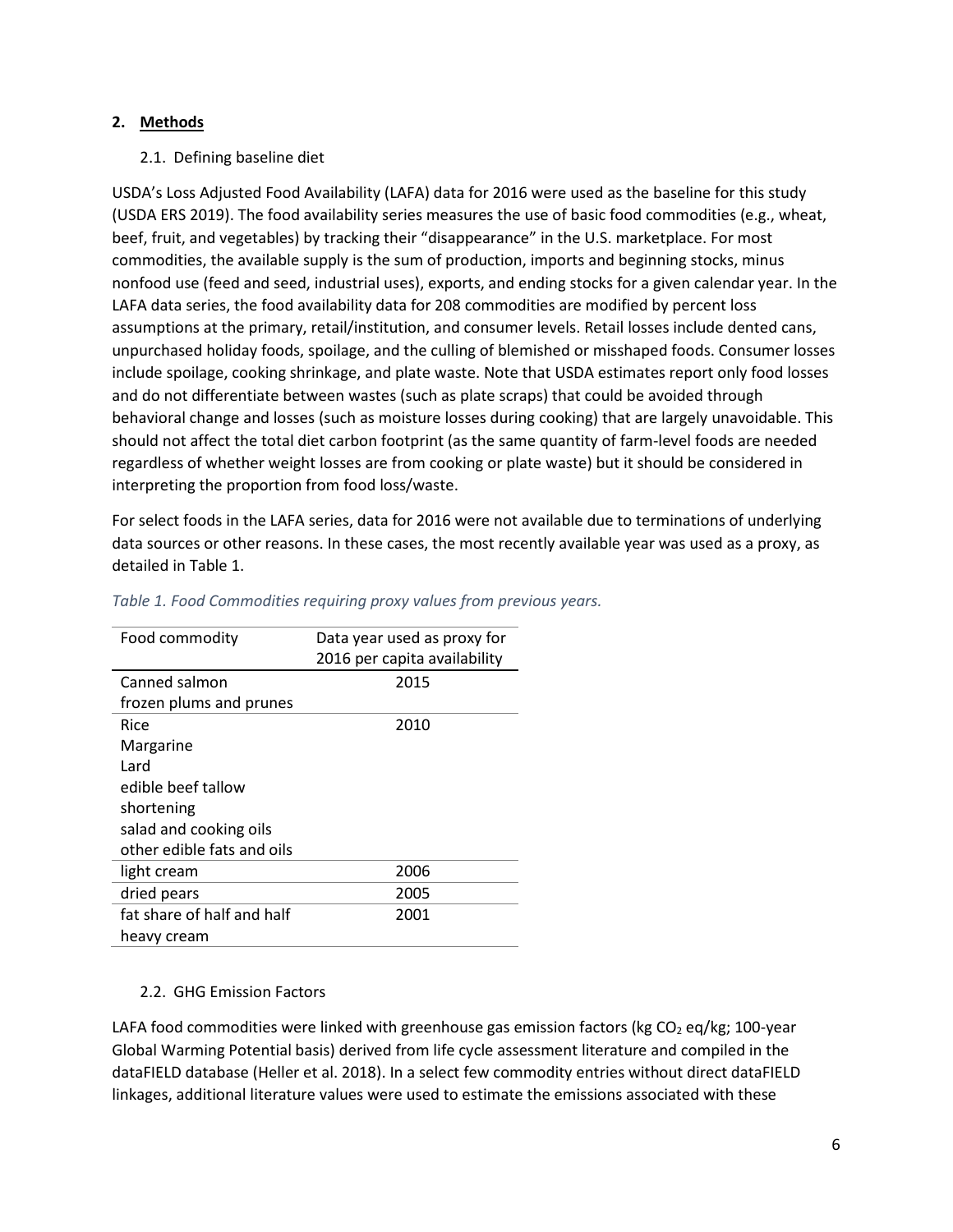commodities. Methods and specific linkages are detailed in Appendix A. These data represent emissions associated with "average" agricultural production of commodities or, in the case of minimally processed commodities including flours, oils, sugars, dairy products, juices, and dried fruit/vegetables, include processing. Downstream food processing, distribution, retailing, food service or consumption stages are not included in the carbon footprint estimates. Note that in the absence of consistent, regionally specific datasets on environmental impacts of agricultural production, it is common practice in the current literature on diet-related environmental impacts to utilize generic representative data.

Concerted effort was made in the linking process to assure that the weight basis properly corresponded between LAFA and emission factor data. This pertained primarily to the inclusion or exclusion of inedible portions (rinds, peels, cores, bones, etc.). Further, to assure proper accounting for food losses, the "linkage point" (i.e., the starting point in food loss chain for connecting to environmental impact data) needed to be adjusted by LAFA entry. In most cases, the linkage point was "retail weight" as the losses from the primary to retail level were not relevant or were already accounted for in GHG values (e.g., removal of bones and other inedibles for flesh foods). However, for canned and frozen fruits and vegetables, linkages are made at the primary level. In these cases, losses from primary to retail are assumed to represent losses during processing, and since emission factors represent the whole food at farm gate, these losses should be included.

Additional linkage assignments worth noting include:

- a) The emission factor used for beef accounts for an estimated 19.5% of the US beef supply originating from dairy herds (Rotz et al. 2019) and is adjusted accordingly to represent the (typically) lower carbon footprint of beef from dairy  $[19.5\%*19.0 + 80.5\%*33.1 = 30.4$  kg CO2eq/kg boneless beef].
- b) All fluid milk, regardless of fat content or flavored, was assigned the same emission factor value.
- c) All cheeses were assigned the same emission factor value.
- d) Animal-based fats (lard, tallow) were assigned the same emission factor as the corresponding meat.
- e) Frozen and canned fruits and vegetables are represented by the fresh fruit/vegetable and therefore do not include emissions associated with the freezing or canning process.

#### <span id="page-9-0"></span>2.3. Scenario definitions and development

Using the 2016 LAFA data as the baseline, scenarios for projected diets in 2030 were developed as summarized in [Table 2.](#page-10-1) The development of scenarios 2, 3 and 4 is described in detail in the following sections. After establishing projected national average dietary patterns under each scenario, associated annual per capita emissions were calculated by multiplying commodity intake by the corresponding emission factor and summing across all foods. Note that while the developed scenarios contain similar quantities of macronutrients compared to the baseline, they have not been optimized or evaluated for complete nutritional adequacy or health.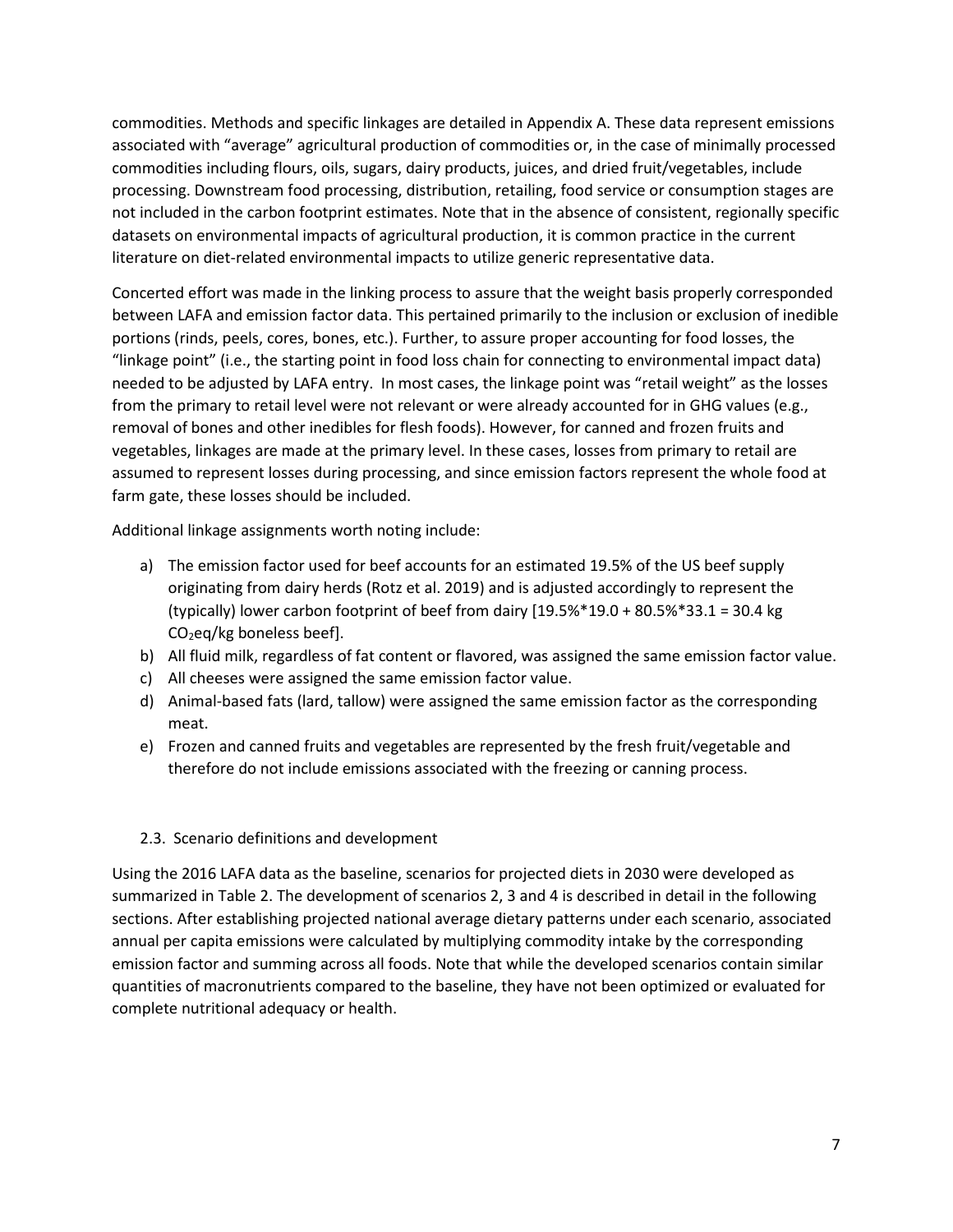| Scenario#         | Scenario name                      | Description of 2030 diet                                                                                                                                                                                                                                                                                                                                                                |
|-------------------|------------------------------------|-----------------------------------------------------------------------------------------------------------------------------------------------------------------------------------------------------------------------------------------------------------------------------------------------------------------------------------------------------------------------------------------|
| Scenario 1        | Baseline / status quo              | 2016 baseline diet projected to 2030 with no changes in per<br>capita consumption                                                                                                                                                                                                                                                                                                       |
| <b>Scenario 2</b> | USDA meat projections              | per capita red meat and poultry consumption based on USDA<br>macroeconomic projections; no changes in other foods                                                                                                                                                                                                                                                                       |
| <b>Scenario 3</b> | 50% animal reduction               | 50% reduction in the baseline per capita weight consumption<br>of all animal-based foods in the diet, increasing the amount of<br>legumes, soy products and nuts to match the baseline diet<br>ounce equivalents of protein foods, adding soy milk to match<br>the baseline diet cup equivalents of dairy, and increasing plant<br>based fats to make up for reduced animal-based fats. |
| Scenario 4        | 50% animal / 90% beef<br>reduction | Same as scenario 3, but with beef consumption reduced by<br>90% of the baseline weight consumption                                                                                                                                                                                                                                                                                      |

#### <span id="page-10-1"></span>*Table 2. Summary of diet scenarios projected to 2030*

#### 2.3.1. Scenario 2 (USDA meat projections)

<span id="page-10-0"></span>USDA, through an Interagency Agricultural Projections Committee, provides long-term projections for the agricultural sector, the most recent extending to 2028 (USDA 2019b). Projections are based on specific assumptions about the macroeconomic behaviors, agricultural and trade policies, the weather, and international developments. The most recent report offers per capita red meat and poultry consumption projections for the US population, which are based on the above modeling assumptions leading to decreasing prices, rising production and strong per capita consumption supported by moderate domestic GDP growth. Note that while the USDA Agricultural Projections report covers most major commodities, livestock (meat) is the only commodity reported directly in terms of per capita consumption, and information necessary to assess per capita consumption of other commodities is not provided. Therefore, scenario 2 considers only the changes in red meat and poultry consumption presented by this USDA report.

"Retail weight" per capita red meat and poultry consumption in 2028 was taken from Table 17 of (USDA 2019b). In this instance, "retail weight" corresponds with the Food Availability dataset that underlies LAFA, whereas the "retail weight" for meats in the LAFA dataset is on a boneless basis. The necessary conversion can be derived from the Food Availability spreadsheets, and is reported in [Table 3.](#page-11-1) Changes in red meat and poultry consumption relative to the 2016 baseline are shown in [Table 4.](#page-11-2) The 2028 projections provided by USDA are applied to the year 2030 in scenario 2.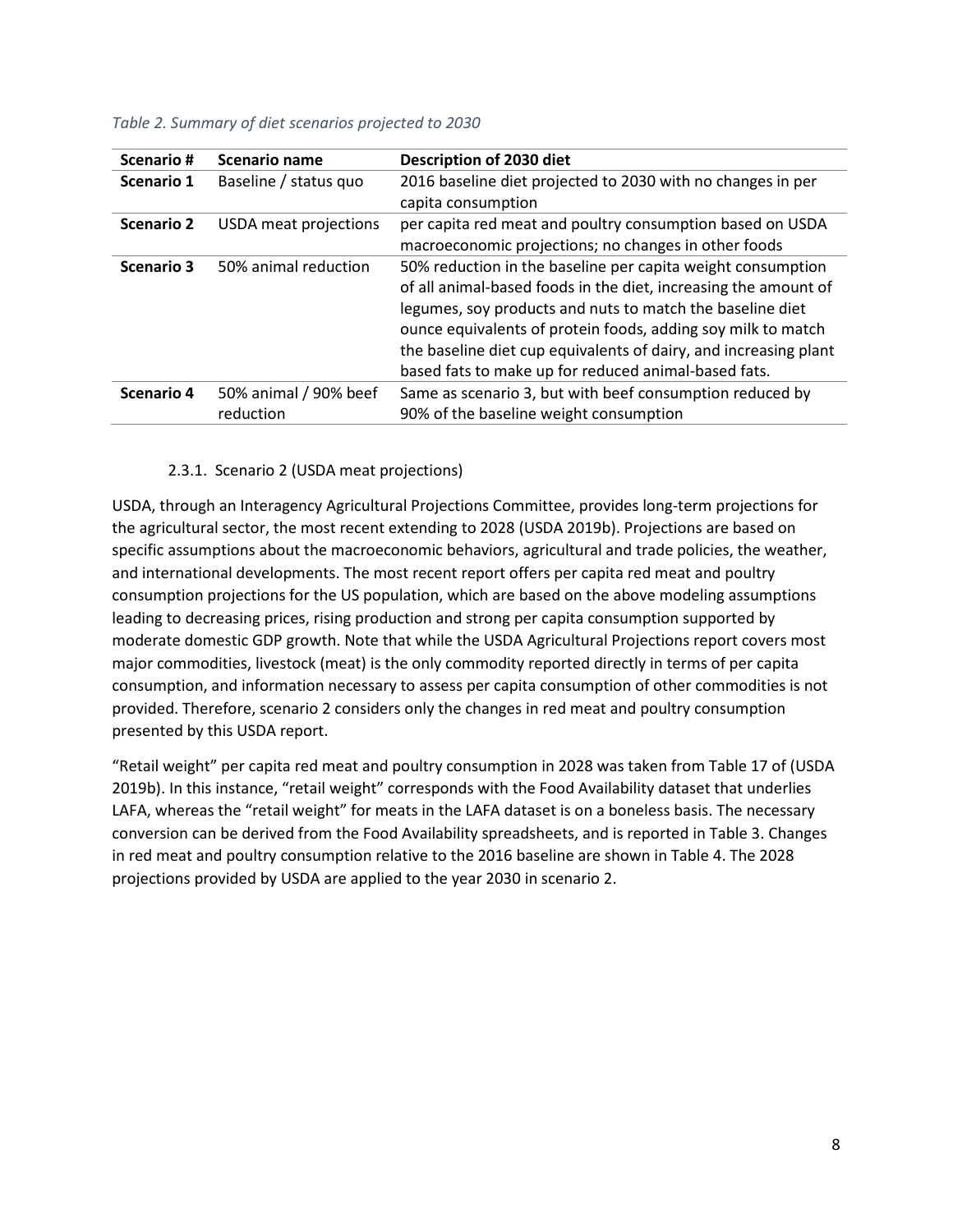|                     | "retail weight"<br>from Table 17 | Conversion factor (retail wt.<br>to boneless) | 2028 projected<br>at LAFA retail |
|---------------------|----------------------------------|-----------------------------------------------|----------------------------------|
|                     | (USDA 2019b)                     |                                               | stage (boneless)                 |
|                     | Lbs/capita/year                  |                                               | Lbs/capita/year                  |
| beef                | 58.4                             | 0.956                                         | 55.8                             |
| veal                | 0.2                              | 0.853                                         | 0.17                             |
| pork                | 54.3                             | 0.939                                         | 51.0                             |
| lamb                | 1.1                              | 0.739                                         | 0.81                             |
| Chicken (broilers + | 95.7                             | 0.701                                         | 67.1                             |
| others)             |                                  |                                               |                                  |
| turkey              | 15.5                             | 0.79                                          | 12.2                             |
|                     |                                  |                                               |                                  |

<span id="page-11-1"></span>*Table 3. Conversions of projected red meat and poultry consumption to correspond with LAFA data*

<span id="page-11-2"></span>*Table 4. Current (2016) and projected (2028) red meat and poultry intake as estimated in USDA Agricultural Projections*

|         | 2016 at retail stage         | 2028 projected at retail stage | % change |
|---------|------------------------------|--------------------------------|----------|
|         | Ibs (boneless) / capita/year | Ibs (boneless) / capita/year   |          |
| beef    | 52.9                         | 55.8                           | 5.5%     |
| veal    | 0.15                         | 0.17                           | 13%      |
| pork    | 46.6                         | 51.0                           | 9.4%     |
| lamb    | 0.78                         | 0.81                           | 3.8%     |
| Chicken | 63.1                         | 67.1                           | 6.3%     |
| turkey  | 13.1                         | 12.2                           | $-6.9%$  |
|         |                              |                                |          |

#### 2.3.2. Scenario 3 (50% animal reduction)

<span id="page-11-0"></span>In scenario 3, the intake (consumption) of animal-based foods is assumed to decrease by 50% by 2030. This includes all red meat, poultry, fish/seafood, eggs, dairy, and animal based fats. Substitutions are then made based on plant-based foods included in the Dietary Guidelines for Americans (DGA) in each of three dietary categories: protein foods, dairy foods, and added fats.

#### Protein foods:

Legumes (dry peas and lentils, dry beans), soy products (flour, isolate, concentrate, tofu) and nuts (tree nuts, peanuts) are listed as protein foods in the vegetarian DGA pattern. These foods were increased in the diet to substitute for decreases in animal-based protein foods. A number of options were considered in this substitution. **First**, the target for the increase of plant-based protein foods was determined based on two options, either a protein food equivalence or a caloric equivalence:

#### **1. Protein food quantity equivalence**

When developing dietary recommendations and food patterns, "food pattern equivalents" are used to put foods with differing quantities of a target nutrient (in this case, protein) on an equal basis. For example, one ounce-equivalents of protein foods are defined as i[n Table 5:](#page-12-0)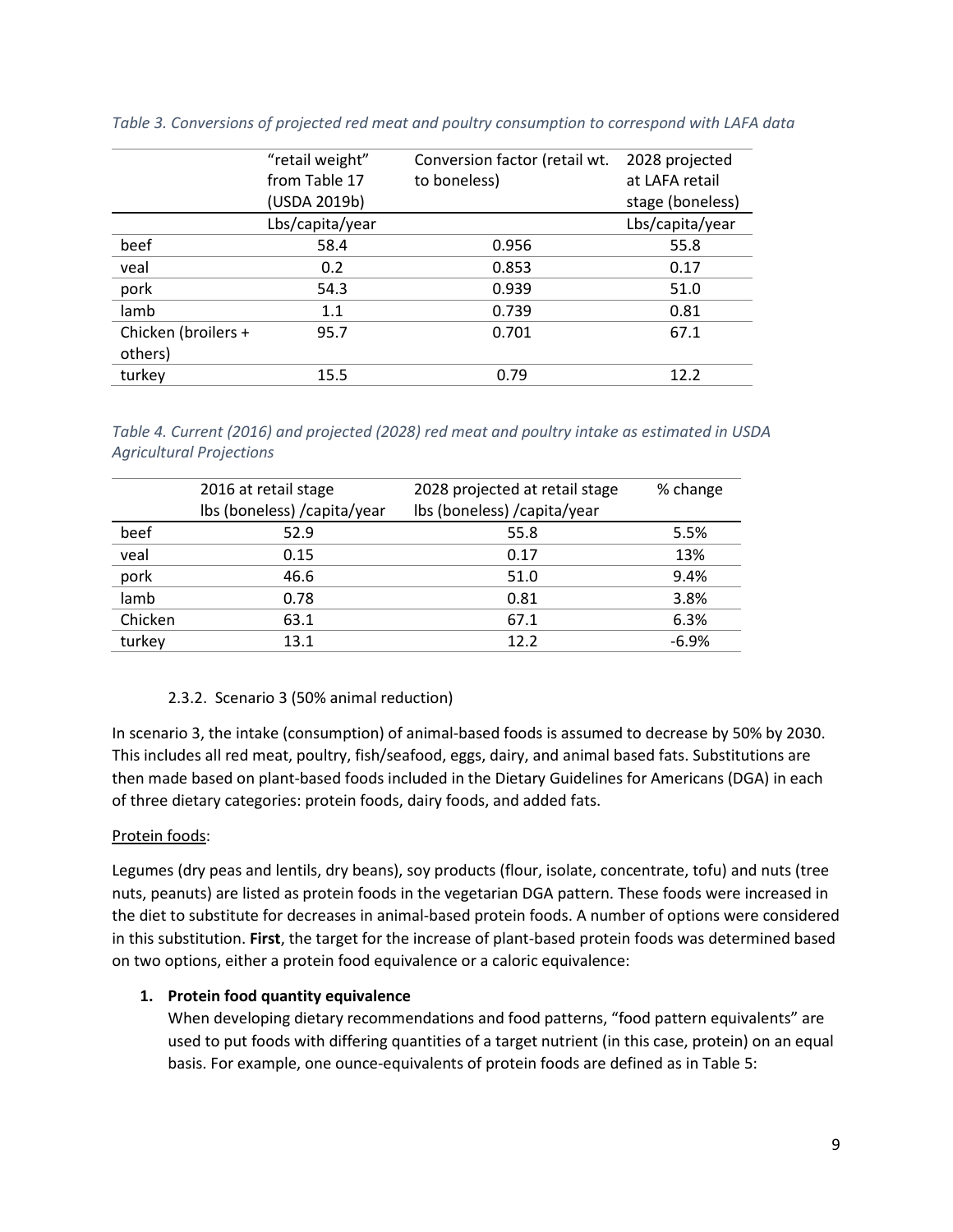| <b>Protein foods components</b>   | Definition of one ounce equivalent                         |  |  |  |
|-----------------------------------|------------------------------------------------------------|--|--|--|
| Lean meat / poultry               | 28.35 grams of cooked, lean portion of meat / poultry      |  |  |  |
|                                   | containing no more than 2.63 grams of solid fats naturally |  |  |  |
|                                   | present, per ounce equivalent                              |  |  |  |
| Lean seafood                      | 28.35 grams of cooked, lean portion of seafood containing  |  |  |  |
|                                   | no more than 2.63 grams of fats naturally present as oils, |  |  |  |
|                                   | per ounce equivalent                                       |  |  |  |
| eggs                              | 50 grams, raw or cooked                                    |  |  |  |
| Nuts and seeds                    | $\frac{1}{2}$ ounce or (28.35/2) grams                     |  |  |  |
| Nut butters                       | 16 grams (1 tablespoon)                                    |  |  |  |
| Legumes                           | 4 x the number of cup equivalents of legumes as            |  |  |  |
|                                   | vegetables                                                 |  |  |  |
|                                   | (i.e., % cup of cooked legumes as vegetables equals 1      |  |  |  |
|                                   | ounce equivalent of legumes as protein foods. 1 cup        |  |  |  |
|                                   | equivalent of cooked legumes = 175 grams in FPED)          |  |  |  |
| Soy flour, isolate or concentrate | $\frac{1}{2}$ ounce or (28.35/2) grams                     |  |  |  |
| Soy, tofu                         | 1⁄4 cup or (250/4) grams                                   |  |  |  |
| Soy nuts                          | 28.35 grams                                                |  |  |  |

<span id="page-12-0"></span>*Table 5. Definitions of one ounce equivalents of protein foods (Bowman et al. 2018)*

So in this option, the plant-based protein foods were increased until the total protein food ounce-equivalents were the same as the 2016 baseline diet. Note that in the modeling, all legumes in the diet are considered protein foods and not vegetables.

#### **2. Caloric equivalence**

Plant-based foods were increased to match the calorie content of protein foods in the 2016 diet.

**Second**, the ratio between legumes, soy products and nuts in the 2030 diet was considered based on two options:

- 1. A **normative ratio** based on the vegetarian dietary patterns in DGA 2015 (legume:soy:nuts = 6:8:7 ounce-eq).
- 2. The **baseline ratio** seen in the 2016 LAFA diet (legume:soy:nuts = 9.3 : 1 : 8.9 ounce-eq.)

The resulting combinations of options are summarized in [Table 6.](#page-13-0) In each case, option 1 is chosen to represent Scenario 3 results, whereas results involving other combinations are presented in Appendix B as evidence of the sensitivity to these modeling parameters.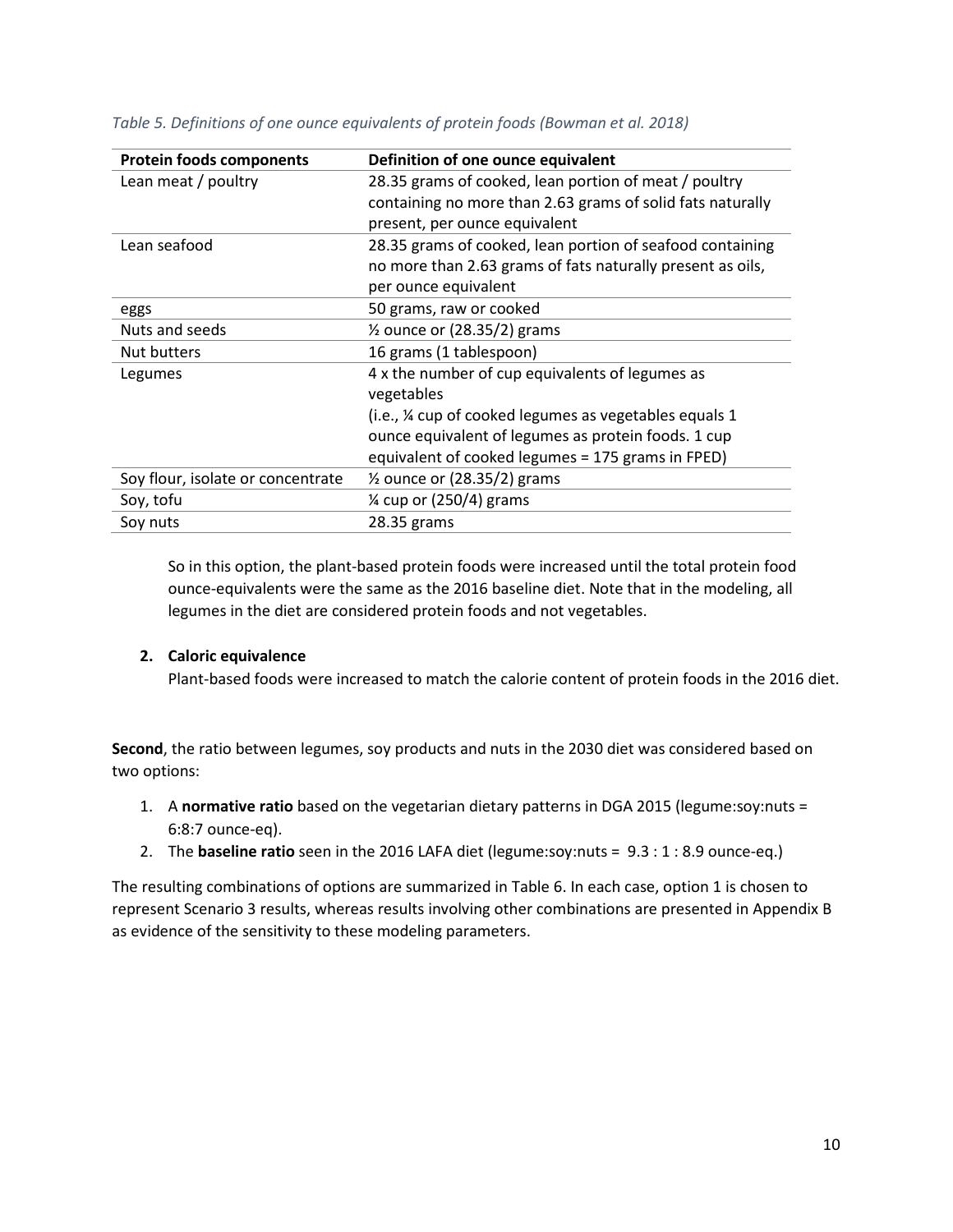<span id="page-13-0"></span>*Table 6. Options considered in protein foods substitution. The shaded option is presented as the Scenario 3 results whereas results based on other options are included in Appendix B.*

| Plant-based protein foods increased to match: | Using scale up basis:           |
|-----------------------------------------------|---------------------------------|
| Baseline protein food quantity (ounce-eq.)    | Normative legume:soy:nuts ratio |
| Baseline calories from protein foods          | Baseline legume:soy:nuts ratio  |
| Baseline protein food quantity (ounce-eq.)    | Normative legume:soy:nuts ratio |
| Baseline calories from protein foods          | Baseline legume:soy:nuts ratio  |

The LAFA data series does not currently capture soy products in any form (confirmed through email communication with Linda Cantor, Economist, USDA ERS, August 22, 2019). To overcome this data gap challenge, the quantity of soy products consumed in the American diet was taken from the What We Eat In America NHANES 2015-2016 Food Pattern Equivalents data tables (USDA 2019a)

From these data tables, the mean consumption of soybean products (excluding calcium fortified soy milk and raw soybeans) for males and females ages 2+ = 0.10 ounce-eq. This value was used to establish a "soy products" commodity in the diet scenarios. When modeling this scenario, "soy products" are assumed to be either all soy protein isolate (used in scenario 3 and 4 results) or all tofu (presented in scenario alternatives in Appendix B). Soy protein isolate (SPI) and tofu were selected to represent the range of soy-based protein source processing, with SPI being highly processed and tofu minimally (or traditionally) processed. SPI was assumed to be the more likely substitution in the US food system, and thus used in scenarios 3 and 4. Emission factors used for SPI and tofu are given in Appendix A.

#### Dairy foods:

Dairy foods are composed of fluid milks, yogurt, cheeses, ice cream and other frozen dairy products, evaporated and condensed milks, and dry milks; all contribute to the dairy food pattern cup equivalents. A wide variety of plant-based milk and dairy product alternatives are presently in the marketplace. Yet, only fortified soy milk is currently recognized in the DGA as a plant-based alternative in the dairy foods category. To keep the substitution scenario tenable, fluid soy milk was added to the diet to match the total dairy cup equivalents in the baseline diet. Thus, while only fluid soymilk is included in the model, it is assumed that this represents soy-based (or other plant-based) alternatives to the variety of dairy products consumed. This simplification is also necessary because GHG emission factors are not available for the wide variety of plant-based alternatives to dairy products available. It is assumed that all substitutions of soy for dairy are fortified. Soy milk (or any other plant-based milks) also do not appear as a commodity in the LAFA data series. In this case, the necessary substitution was merely added to the diet (to a baseline amount of zero).

An alternative scenario is presented in Appendix B which substitutes 75% almond milk and 25% soy milk, which roughly approximates the current market share of alternative milks in the US (Statista 2018).

Emission factors used for soy milk and almond milk are presented in Appendix A.

#### Added fats:

The animal-based fats that are decreased include butter, lard, edible beef tallow, and the fat share of half and half, light and heavy cream, sour cream, cream cheese and eggnog. These reductions were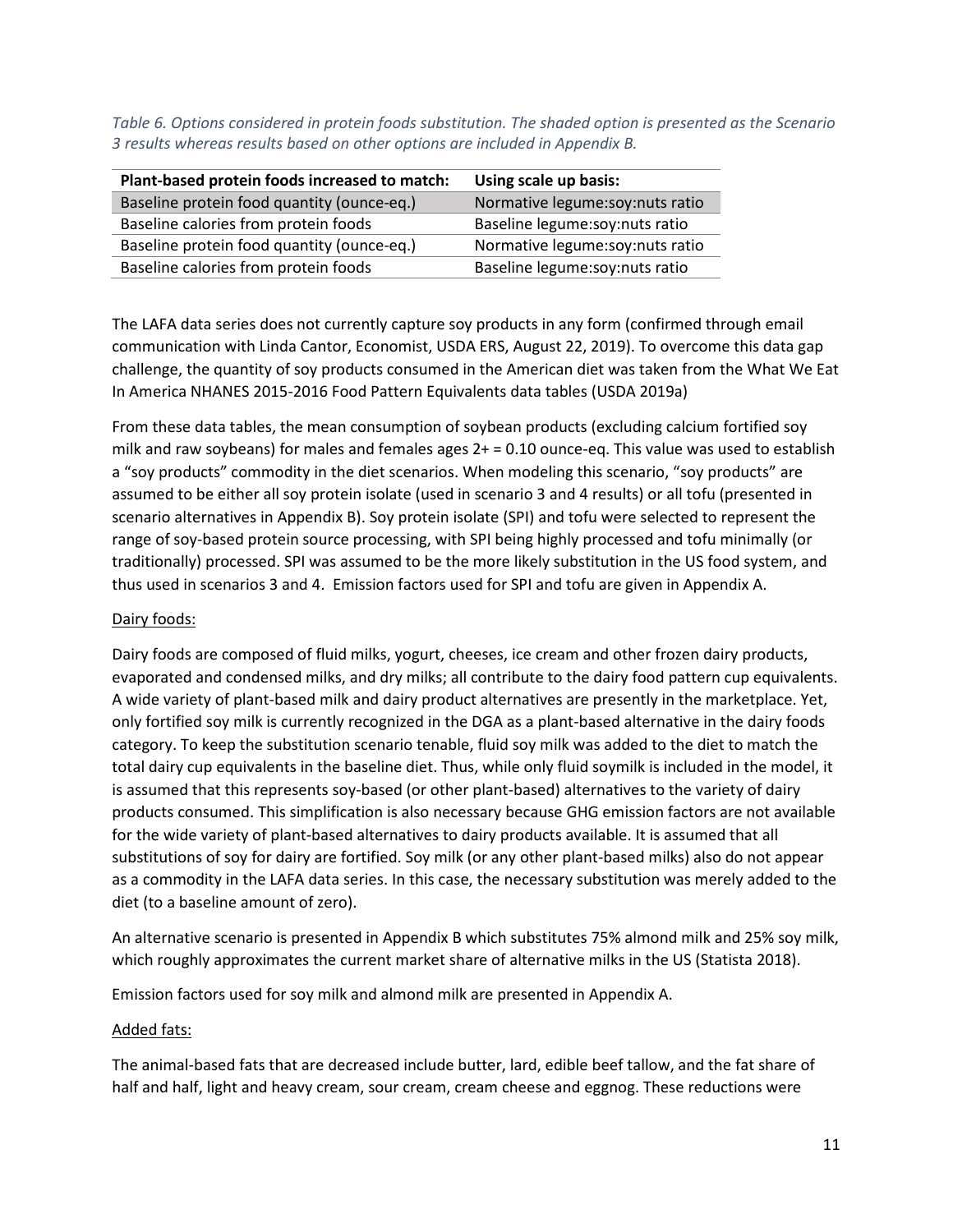substituted by equally increasing the plant-based fats in the baseline diet (margarine, shortening, salad and cooking oils) to match the grams of added fats in the baseline diet (prior to reduction).

<span id="page-14-0"></span>2.3.3. Scenario 4 (50% animal / 90% beef reduction)

Scenario 4 is modeled identically to scenario 3 except that, along with a 50% reduction of all animalbased foods, beef consumption is reduced by 90% (i.e., to 10% of the intake in the baseline diet). Plantbased protein substitutions are subsequently increased to match the baseline protein food ounceequivalents.

<span id="page-14-1"></span>2.4. Population-level impacts and cumulative emission changes

The above methods establish estimated diet-related per capita annual emissions in 2030 under the defined scenarios. We then assume a linear transition from the baseline diet to the scenario diet in 2030 (with annual time steps) and projected US populations to estimate a cumulative change in emissions from the status quo for each scenario. Population projections were taken from the US Census Bureau 2017 National Population Projections Tables (US Census Bureau 2018).

- <span id="page-14-3"></span><span id="page-14-2"></span>**3. Results**
	- 3.1. Baseline diet (scenario 1)

[Figure 1](#page-14-4) an[d Figure 2](#page-15-0) characterize the baseline diet by distribution of food groups by weight and calories, respectively. These represent the "average" US diet, based on a "top down" tracking of the food available for consumption in the US, and dividing it evenly across the population.



<span id="page-14-4"></span>*Figure 1. Distribution across food groups of the baseline diet (2016 LAFA) based on weight.*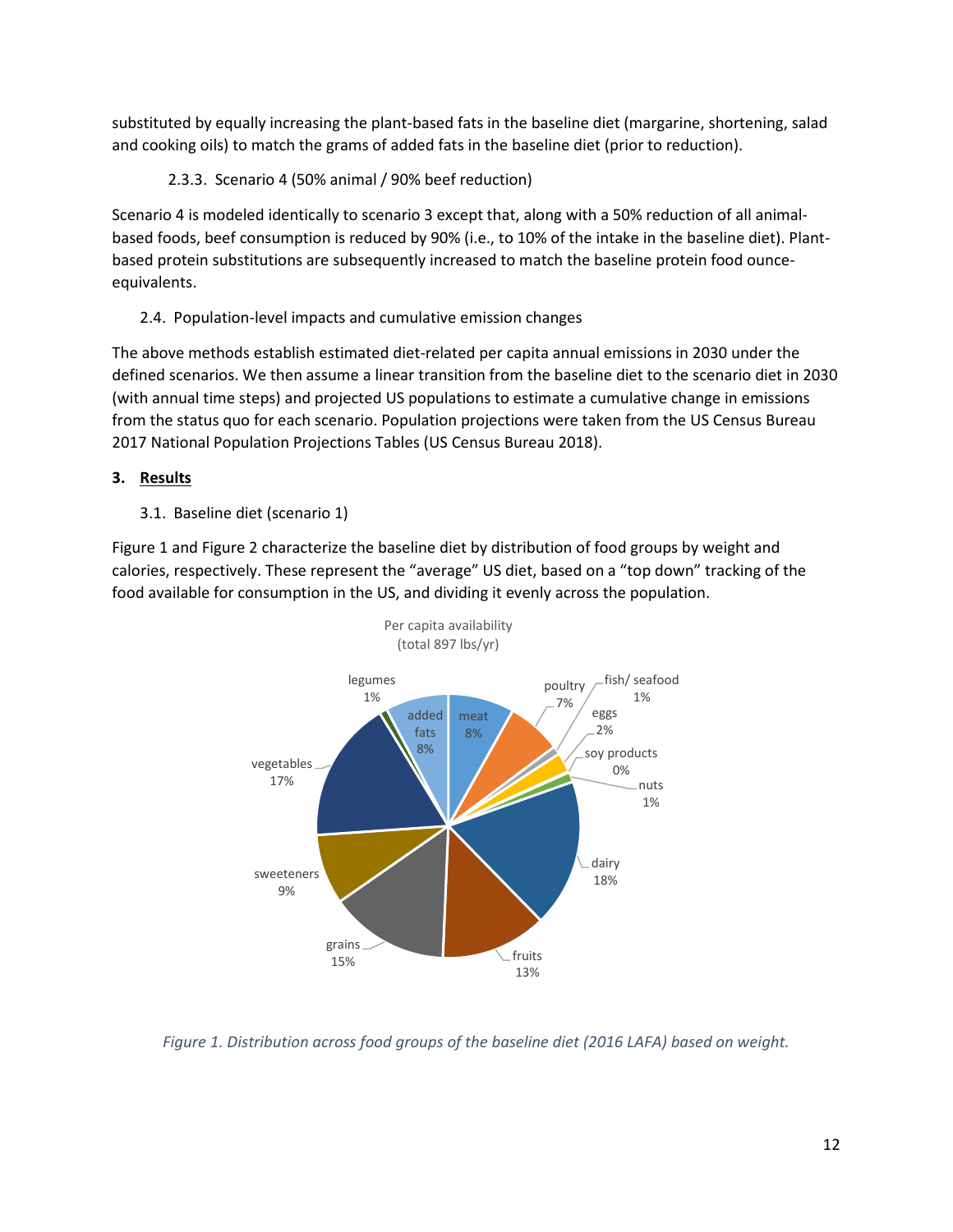

*Figure 2. Distribution across food groups of the baseline diet (2016 LAFA) based on calories.*

<span id="page-15-0"></span>In [Figure 3,](#page-16-0) the distribution of GHGE across the same food groups demonstrates the dominance of red meat, and especially beef, in the average US diet's carbon footprint. The total emissions associated with producing the average US diet amounts to 5.0 kg CO<sub>2</sub> eq. per person per day. As shown in [Table 7](#page-15-1) this value agrees well with a number of previous estimates based on both similar and differing methodological approaches.

| US diet average emissions<br>(kg CO <sub>2</sub> eq/cap/day) | <b>Methodological approach</b>                                                     | reference                  |
|--------------------------------------------------------------|------------------------------------------------------------------------------------|----------------------------|
| 5.0                                                          | 2016 LAFA diet, dataFIELD emission factors                                         | This study                 |
| 5.0                                                          | 2010 LAFA diet, different collection of<br>emission factors                        | (Heller and Keoleian 2015) |
| 4.7                                                          | 2005-2010 NHANES diets, dataFIELD<br>emission factors                              | (Heller et al. 2018)       |
| $4.7*$                                                       | 2007-2008 NHANES, environmental input-<br>output model based approach to emissions | (Hitaj et al. 2019)        |

<span id="page-15-1"></span>

|  | Table 7. Comparisons of GHGE estimates associated with producing the average US diet. |  |  |  |  |  |
|--|---------------------------------------------------------------------------------------|--|--|--|--|--|
|  |                                                                                       |  |  |  |  |  |

\*This study considers emissions through retail. The value presented here represents only the "farm and agribusiness" stage, to be consistent with boundary conditions of other studies.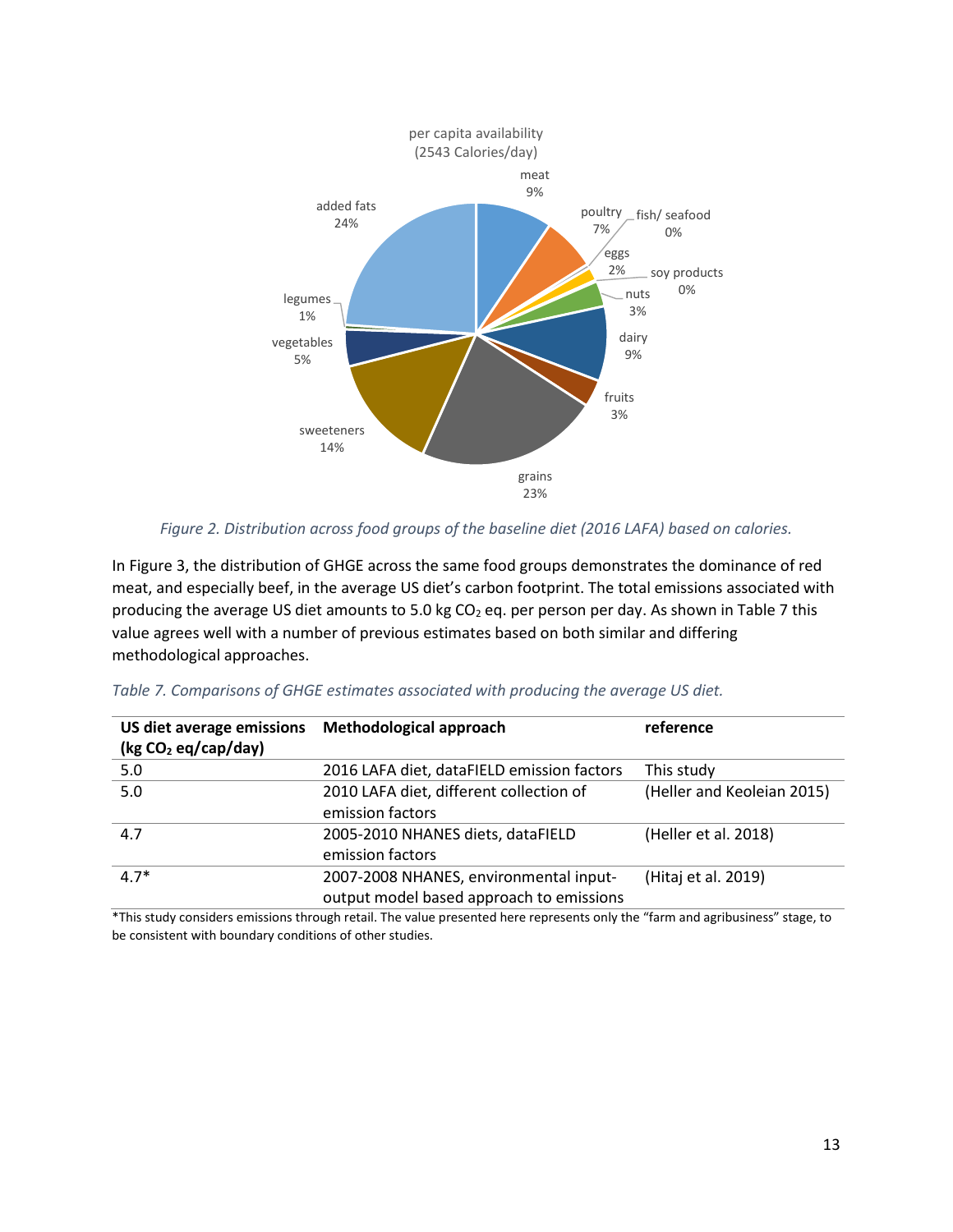

#### *Figure 3. Distribution of GHGE across food groups of the baseline diet (2016 LAFA).*

<span id="page-16-0"></span>The emission estimates presented in [Figure 3](#page-16-0) and [Table 7](#page-15-1) include contributions from food losses, as agricultural production of food loss and waste carries the same environmental burden as consumed food. Edible losses contribute 29% to the total diet GHGE presented here, and losses of animal-based foods represent 80% of that. In other words, edible losses of animal-based foods contribute 23% to the total diet GHGE. Disaggregating the meat, poultry and dairy groups in the baseline diet as in [Table 7](#page-16-1) allows for a better understanding of current consumption patterns and contributions to dietary GHGE. All animal-based foods (including animal-based added fats) together contribute 82% of the total diet GHGE.

|         |                         | Per capita availability (adjusted for loss) |                        | kg CO <sub>2</sub> eq | % of total<br>diet GHGE |       |
|---------|-------------------------|---------------------------------------------|------------------------|-----------------------|-------------------------|-------|
|         |                         | Lbs/year                                    | $Oz$ /day<br>grams/day |                       |                         |       |
| meat    | beef                    | 40.5                                        | 1.78                   | 50.32                 | 2.00                    | 40.1% |
|         | veal                    | 0.1                                         | 0.00                   | 0.11                  | 0.00                    | 0.0%  |
|         | pork                    | 31.6                                        | 1.39                   | 39.32                 | 0.32                    | 6.5%  |
|         | lamb                    | 0.5                                         | 0.02                   | 0.68                  | 0.03                    | 0.7%  |
| poultry | chicken                 | 51.5                                        | 2.26                   | 64.05                 | 0.33                    | 6.6%  |
|         | turkey                  | 8.2                                         | 0.36                   | 10.23                 | 0.04                    | 0.8%  |
| dairy   | fluid milks             | 105.0                                       | 4.60                   | 130.43                | 0.25                    | 5.1%  |
|         | yogurt                  | 9.6                                         | 0.42                   | 11.88                 | 0.02                    | 0.5%  |
|         | cheeses                 | 25.1                                        | 1.10                   | 31.20                 | 0.36                    | 7.2%  |
|         | ice cream, frozen dairy | 15.1                                        | 0.66                   | 18.79                 | 0.07                    | 1.4%  |
|         | evap. & condensed milks | 5.6                                         | 0.24                   | 6.92                  | 0.03                    | 0.6%  |
|         | dry milks               | 2.1                                         | 0.09                   | 2.59                  | 0.04                    | 0.9%  |

<span id="page-16-1"></span>

|  |  |  |  | Table 8. Availability of meat, poultry, and dairy in the baseline diet and contributions to dietary GHGE |  |
|--|--|--|--|----------------------------------------------------------------------------------------------------------|--|
|  |  |  |  |                                                                                                          |  |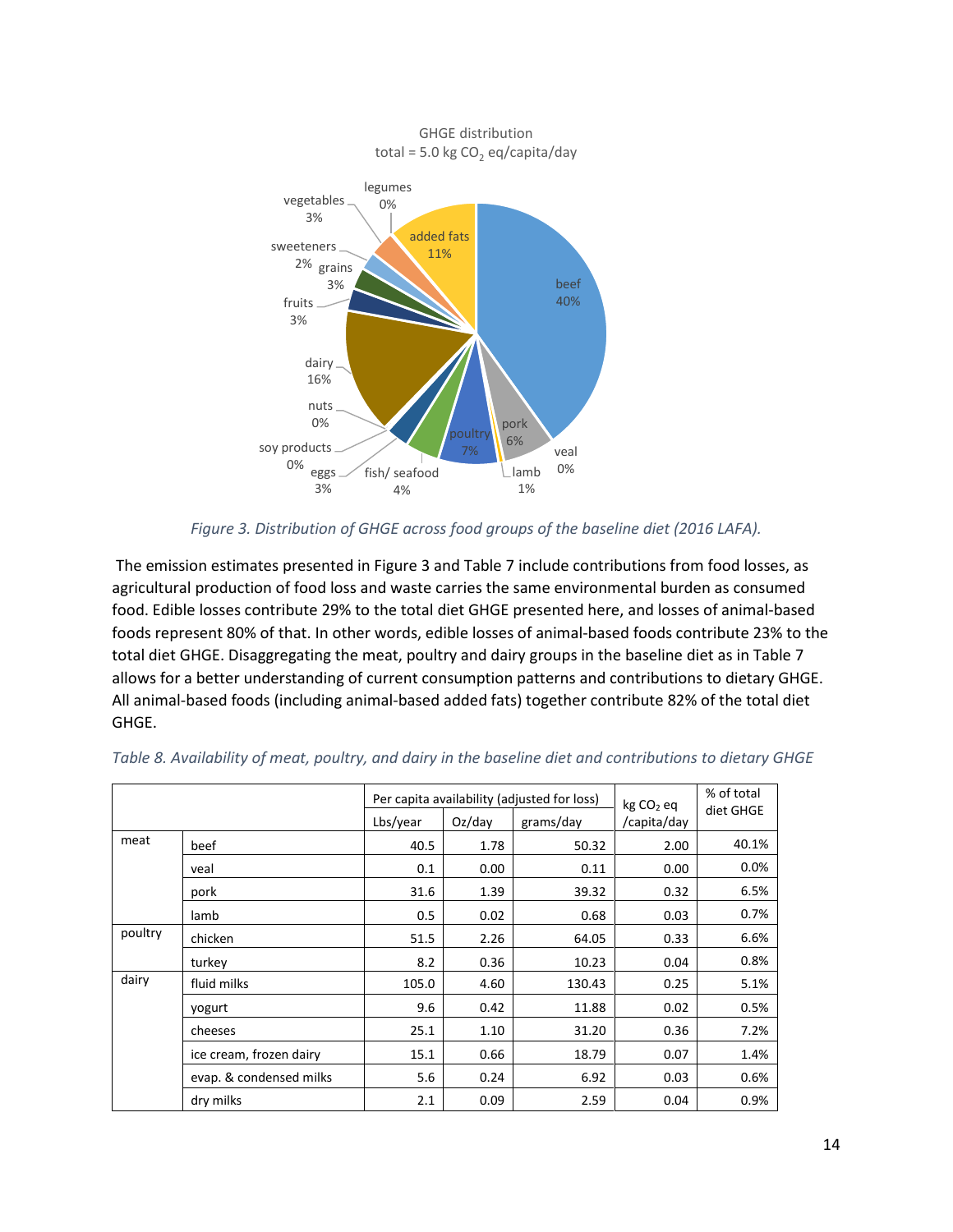#### <span id="page-17-0"></span>3.2. Scenario 2 (USDA meat projections)

The changes in meat consumption projected by the USDA reported i[n Table 4](#page-11-2) lead to a slight increase in the calories (2563 Cal/capita/day) and the diet carbon footprint in 2030. The average diet GHGE increases to 1875 kg CO<sub>2</sub> eq. per capita per year (5.14 kg CO<sub>2</sub> eq. per capita per day) and the contribution from meat increases to 49%, with 41% coming from beef. Contributions by food type are presented along with other scenarios in Table 9.

## <span id="page-17-1"></span>3.3. Scenario 3 (50% animal reduction)

Scenario 3 involves a 50% reduction in the weight availability of all animal-based foods in the diet, increasing the amount of legumes, soy products and nuts to match the baseline diet ounce equivalents of protein foods, adding soy milk to match the baseline diet cup equivalents of dairy, and increasing plant based fats to make up for reduced animal-based fats.

The resulting diet can be seen in [Table 9,](#page-19-0) in comparison to the baseline. In this scenario, the quantity of nuts in the diet increases by a factor of 1.9, soy products by a factor of 21, and legumes by a factor of 1.6. Total calories are slightly lower but still within 2% of the baseline diet. Diet related GHGE in this scenario decrease by 35% from the baseline to 3.3 kg  $CO<sub>2</sub>$  eq/capita/day. The distribution of GHGE by food group is shown in the pie chart i[n Figure 4.](#page-17-2) After a 50% reduction in animal-based foods, meat still contributes 36% to the diet's carbon footprint, with beef representing most of this at 31% of the total. Edible food losses remain at 29% of the total diet GHGE.



GHGE distribution total = 3.3 kg  $CO$ <sub>2</sub> eq/capita/day

## *Figure 4. Distribution of GHGE by food group for Scenario 3*

<span id="page-17-2"></span>Results from the other substitution options explored in this study are presented in Appendix B. Each of these options differs by less than 4% in total diet GHGE from our main scenario 3 result.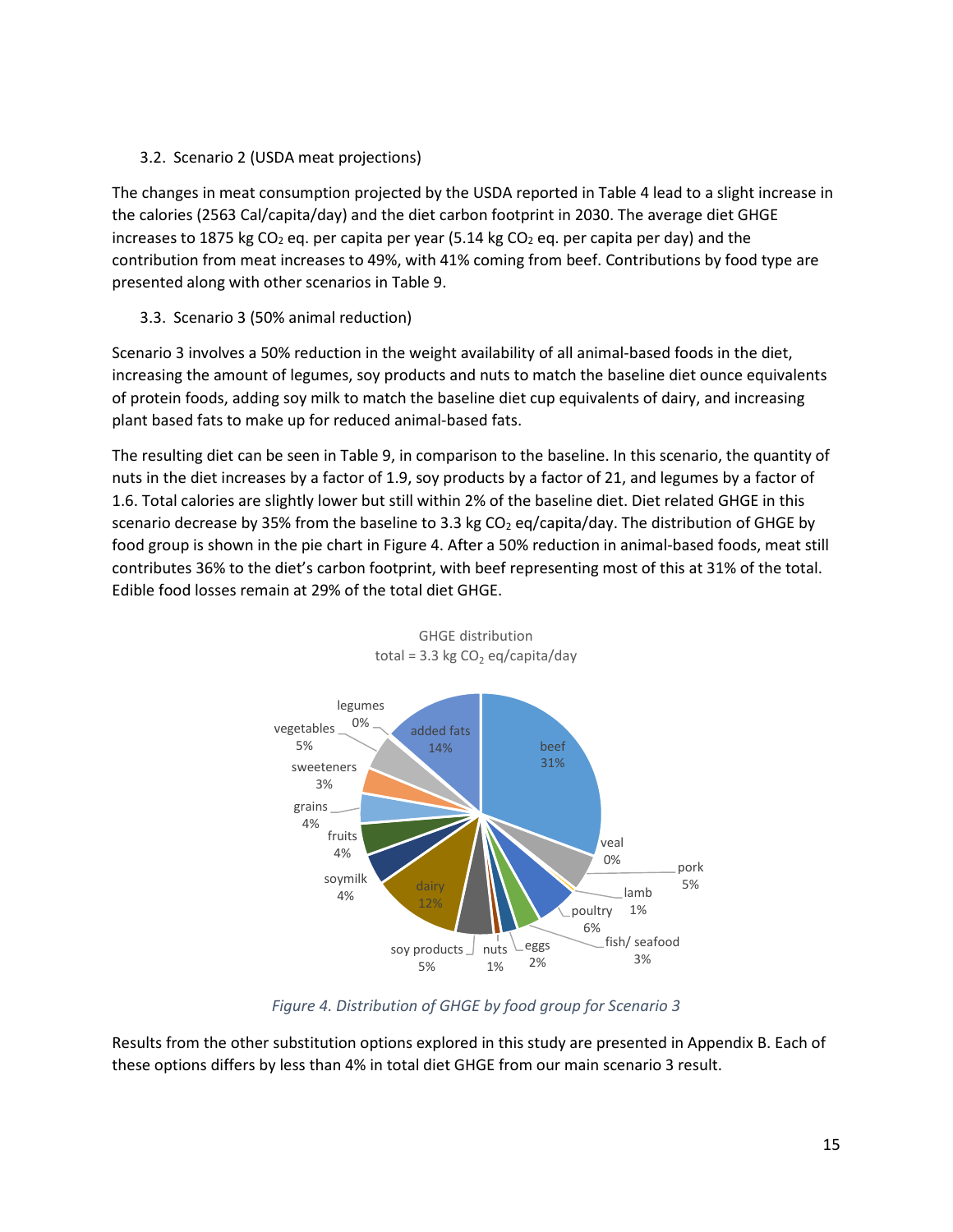#### <span id="page-18-0"></span>3.4. Scenario 4 (50% animal / 90% beef reduction)

Scenario 4 extends scenario 3 by increasing the reduction in beef to 90% (food quantity, calories and GHGE also shown in [Table 9\)](#page-19-0). Under this scenario, the quantity of nuts in the diet increases by a factor of 2.2, soy products by a factor of 24, and legumes by a factor of 1.8. Per capita beef consumption decreases to 4.0 lbs per year, or 0.18 oz. per day. At 2.4 kg  $CO<sub>2</sub>$  eq per capita per day, diet GHGE decrease to 51% of the baseline diet, and meat now represent only 16% of the total with beef representing half of that.

#### <span id="page-18-1"></span>3.5. Cumulative emission changes

[Table 10](#page-19-0) shows the results of extending average per capita diet emissions to the population level for the projection scenarios considered in this study. Here, a linear transition is assumed from the baseline diet in 2016 to the projected scenario diet in 2030. Using this assumption and population projections from the US Census Bureau, we estimate annual national emissions from the production of the projected US diet, as well as the potential changes in emissions realized in switching from the status quo (baseline diet maintained unchanged to 2030) to each of the other scenarios. These changes in annual dietrelated emissions are also shown graphically in [Figure 5.](#page-21-1) Relative to the status quo, scenario 3 – replacing 50% of all animal-based foods with plant-based alternatives – leads to an emission reduction of 224 million metric tonnes of CO<sub>2</sub>eq. (MMT) in 2030, a reduction equivalent to the annual emissions of 47.5 million of today's average passenger vehicles (US EPA 2019a). This target of 50% substitution by 2030 results in an estimated cumulative reduction of 1634 MMT between 2016 and 2030. By further replacing 90% of beef, the cumulative emission reduction increases to 2408 MMT.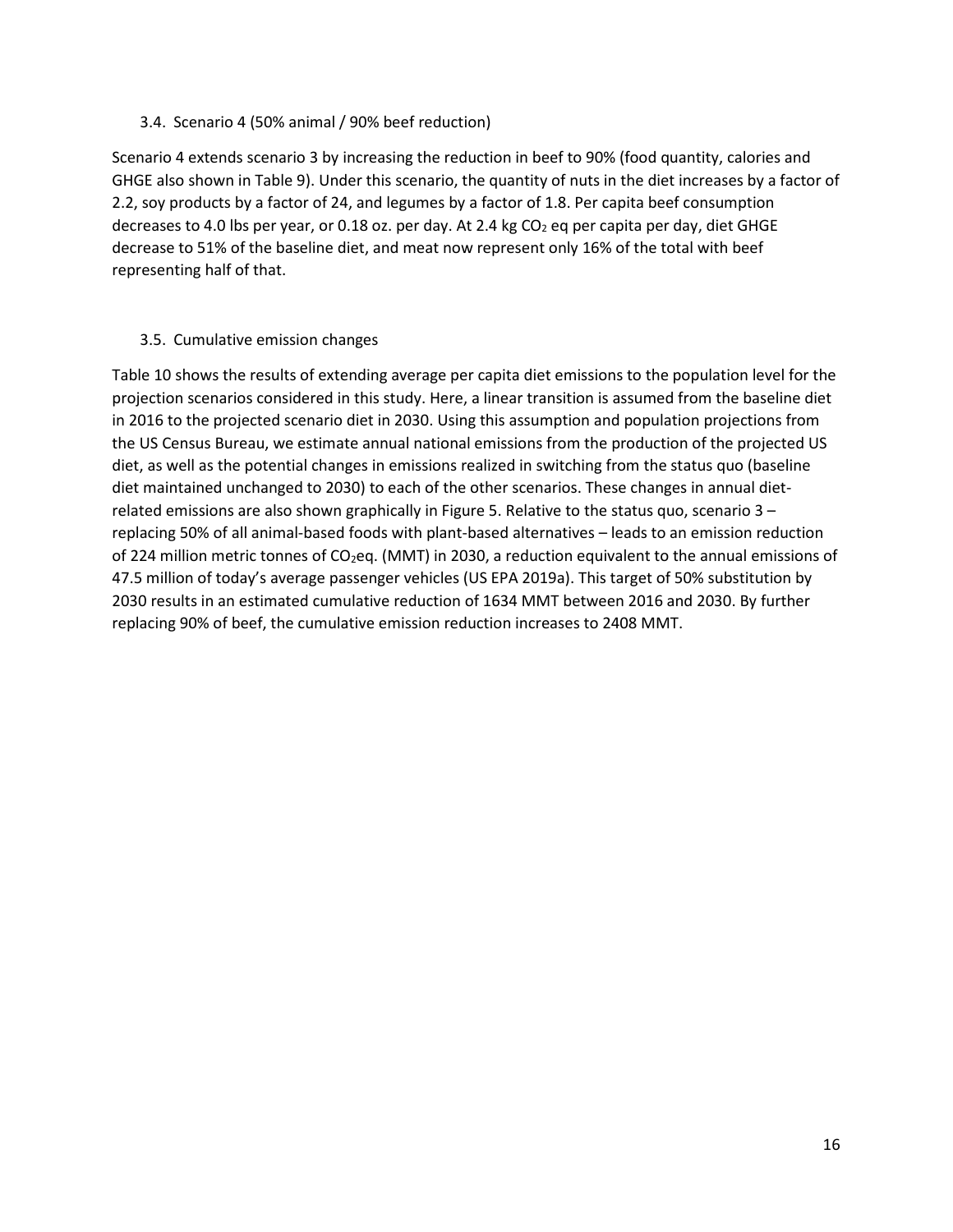|               | Per capita availability (lbs/year) |            |            | Available daily Calories<br>(Cal/capita/day) |                |                |            | <b>GHGE</b><br>(kg CO <sub>2</sub> eq /capita/year) |            |            |            |            |
|---------------|------------------------------------|------------|------------|----------------------------------------------|----------------|----------------|------------|-----------------------------------------------------|------------|------------|------------|------------|
|               | Scenario 1                         | Scenario 2 | Scenario 3 | Scenario 4                                   | Scenario 1     | Scenario 2     | Scenario 3 | Scenario 4                                          | Scenario 1 | Scenario 2 | Scenario 3 | Scenario 4 |
| <b>TOTAL</b>  | 898.1                              | 904.9      | 912.9      | 904.4                                        | 2543           | 2563           | 2487       | 2465                                                | 1819.4     | 1874.5     | 1189.1     | 890.5      |
| beef          | 40.5                               | 42.7       | 20.2       | 4.0                                          | 146            | 154            | 73         | 15                                                  | 729.4      | 769.3      | 364.7      | 72.9       |
| veal          | 0.1                                | 0.1        | 0.0        | 0.0                                          | $\Omega$       | $\Omega$       | 0          | $\Omega$                                            | 0.4        | 0.5        | 0.2        | 0.2        |
| pork          | 31.6                               | 34.6       | 15.8       | 15.8                                         | 93             | 102            | 46         | 46                                                  | 117.6      | 128.8      | 58.8       | 58.8       |
| lamb          | 0.5                                | 0.6        | 0.3        | 0.3                                          | $\overline{2}$ | $\overline{2}$ |            |                                                     | 12.2       | 12.8       | 6.1        | 6.1        |
| poultry       | 59.8                               | 62.4       | 29.9       | 29.9                                         | 169            | 177            | 84         | 84                                                  | 135.4      | 141.8      | 67.7       | 67.7       |
| fish/ seafood | 9.2                                | 9.2        | 4.6        | 4.6                                          | 13             | 13             | 6          | 6                                                   | 76.6       | 76.6       | 38.3       | 38.3       |
| eggs          | 21.6                               | 21.6       | 10.8       | 10.8                                         | 42             | 42             | 21         | 21                                                  | 52.4       | 52.4       | 26.2       | 26.2       |
| nuts          | 11.0                               | 11.0       | 21.0       | 23.7                                         | 80             | 80             | 152        | 172                                                 | 6.4        | 6.4        | 12.0       | 13.6       |
| soy products  | 1.1                                | 1.1        | 23.0       | 26.1                                         | 4.8            | 4.8            | 97         | 110                                                 | 3.0        | 3.0        | 61.1       | 69.3       |
| dairy         | 162.5                              | 162.5      | 81.2       | 81.2                                         | 235            | 235            | 117        | 117                                                 | 283.3      | 283.3      | 141.6      | 141.6      |
| soymilk       | $\star$                            | $\ast$     | 148.9      | 148.9                                        | $\ast$         | $\ast$         | 99         | 99                                                  | *          | $\ast$     | 49.2       | 49.2       |
| fruits        | 116.6                              | 116.6      | 116.5      | 116.5                                        | 85             | 85             | 85         | 85                                                  | 50.8       | 50.8       | 50.8       | 50.8       |
| grains        | 132.5                              | 132.5      | 131.3      | 131.3                                        | 572            | 572            | 594        | 594                                                 | 48.3       | 48.3       | 48.3       | 48.3       |
| sweeteners    | 77.1                               | 77.1       | 77.1       | 77.1                                         | 365            | 365            | 365        | 365                                                 | 41.0       | 41.0       | 41.0       | 41.0       |
| vegetables    | 156.1                              | 156.1      | 156.1      | 156.1                                        | 116            | 116            | 116        | 116                                                 | 57.3       | 57.3       | 57.3       | 57.3       |
| legumes       | 8.5                                | 8.5        | 13.8       | 15.6                                         | 14             | 14             | 22         | 25                                                  | 2.8        | 2.8        | 4.6        | 5.2        |
| added fats    | 69.4                               | 69.4       | 62.4       | 62.4                                         | 607            |                | 607        | 608                                                 | 202.5      | 202.5      | 161.1      | 144.0      |

*Table 9. Comparisons by food type of food and caloric availability and GHGE between all diet scenarios.*

<span id="page-19-0"></span>\* soy milk is not captured in the LAFA dataset and therefore does not appear in the baseline diet.

Scenario 1 = baseline, or status quo, diet

Scenario 2 = USDA meat projections

Scenario 3 = 50% animal reduction

Scenario 4 = 50% animal / 90% beef reduction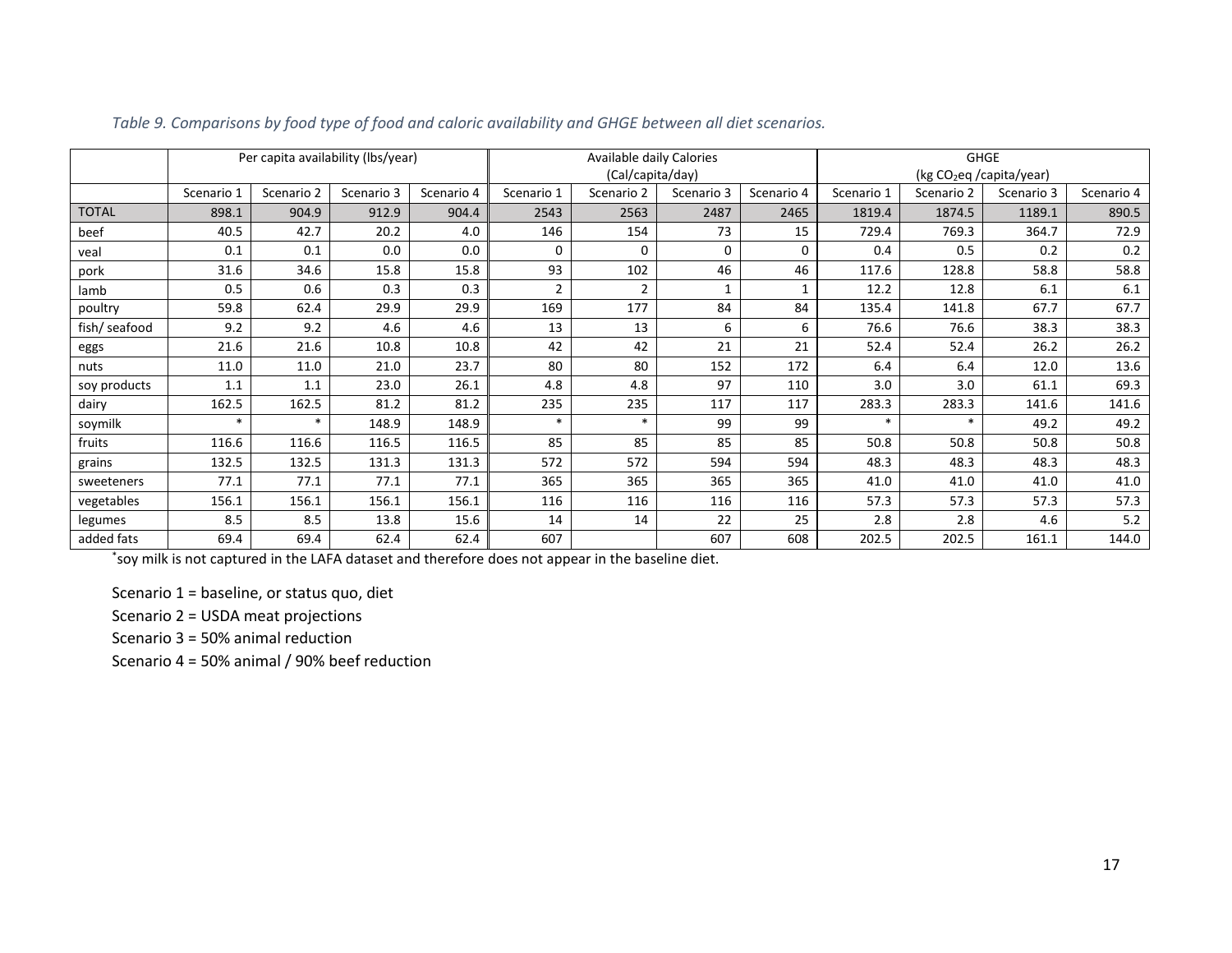<span id="page-20-0"></span>

| Year | Population                                         | Scenario 1 (status quo) |        |                                  | scenario 2 |                                     | scenario 3                       |        |                                     | scenario 4             |        |                                     |
|------|----------------------------------------------------|-------------------------|--------|----------------------------------|------------|-------------------------------------|----------------------------------|--------|-------------------------------------|------------------------|--------|-------------------------------------|
|      | in thousands                                       | $kg CO2$ eq<br>/cap/yr  | MMT/yr | kg CO <sub>2</sub> eq<br>/cap/yr | MMT/yr     | annual<br>change from<br>status quo | kg CO <sub>2</sub> eq<br>/cap/yr | MMT/yr | annual<br>change from<br>status quo | $kg CO2$ eq<br>/cap/yr | MMT/yr | annual<br>change from<br>status quo |
| 2016 | 323,128                                            | 1819.4                  | 587.9  | 1819.4                           | 587.9      | 0.0                                 | 1819.4                           | 587.9  | 0.0                                 | 1819.4                 | 587.9  | 0.0                                 |
| 2017 | 325,511                                            | 1819.4                  | 592.2  | 1823.4                           | 593.5      | 1.3                                 | 1774.4                           | 577.6  | $-14.7$                             | 1753.1                 | 570.6  | $-21.6$                             |
| 2018 | 327,892                                            | 1819.4                  | 596.6  | 1827.3                           | 599.2      | 2.6                                 | 1729.4                           | 567.1  | $-29.5$                             | 1686.7                 | 553.1  | $-43.5$                             |
| 2019 | 330,269                                            | 1819.4                  | 600.9  | 1831.2                           | 604.8      | 3.9                                 | 1684.4                           | 556.3  | $-44.6$                             | 1620.4                 | 535.2  | $-65.7$                             |
| 2020 | 332,639                                            | 1819.4                  | 605.2  | 1835.2                           | 610.5      | 5.2                                 | 1639.3                           | 545.3  | $-59.9$                             | 1554.0                 | 516.9  | $-88.3$                             |
| 2021 | 334,998                                            | 1819.4                  | 609.5  | 1839.1                           | 616.1      | 6.6                                 | 1594.3                           | 534.1  | $-75.4$                             | 1487.7                 | 498.4  | $-111.1$                            |
| 2022 | 337,342                                            | 1819.4                  | 613.8  | 1843.0                           | 621.7      | 8.0                                 | 1549.3                           | 522.6  | $-91.1$                             | 1421.3                 | 479.5  | $-134.3$                            |
| 2023 | 339,665                                            | 1819.4                  | 618.0  | 1847.0                           | 627.4      | 9.4                                 | 1504.2                           | 510.9  | $-107.1$                            | 1355.0                 | 460.2  | $-157.8$                            |
| 2024 | 341,963                                            | 1819.4                  | 622.2  | 1850.9                           | 632.9      | 10.8                                | 1459.2                           | 499.0  | $-123.2$                            | 1288.6                 | 440.7  | $-181.5$                            |
| 2025 | 344,234                                            | 1819.4                  | 626.3  | 1854.9                           | 638.5      | 12.2                                | 1414.2                           | 486.8  | $-139.5$                            | 1222.3                 | 420.7  | $-205.6$                            |
| 2026 | 346,481                                            | 1819.4                  | 630.4  | 1858.8                           | 644.0      | 13.6                                | 1369.2                           | 474.4  | $-156.0$                            | 1155.9                 | 400.5  | $-229.9$                            |
| 2027 | 348,695                                            | 1819.4                  | 634.4  | 1862.7                           | 649.5      | 15.1                                | 1324.1                           | 461.7  | $-172.7$                            | 1089.6                 | 379.9  | $-254.5$                            |
| 2028 | 350,872                                            | 1819.4                  | 638.4  | 1866.7                           | 655.0      | 16.6                                | 1279.1                           | 448.8  | $-189.6$                            | 1023.2                 | 359.0  | $-279.4$                            |
| 2029 | 353,008                                            | 1819.4                  | 642.3  | 1870.6                           | 660.3      | 18.1                                | 1234.1                           | 435.6  | $-206.6$                            | 956.9                  | 337.8  | $-304.5$                            |
| 2030 | 355,101                                            | 1819.4                  | 646.1  | 1874.5                           | 665.7      | 19.6                                | 1189.1                           | 422.2  | $-223.8$                            | 890.5                  | 316.2  | $-329.9$                            |
|      | cumulative change from status quo, MMT (2016-2030) |                         |        |                                  |            | 142.8                               |                                  |        | $-1633.8$                           |                        |        | $-2407.5$                           |

*Table 10. Population level emissions and changes from the status quo for each scenario. MMT = million metric tonnes CO2 eq.*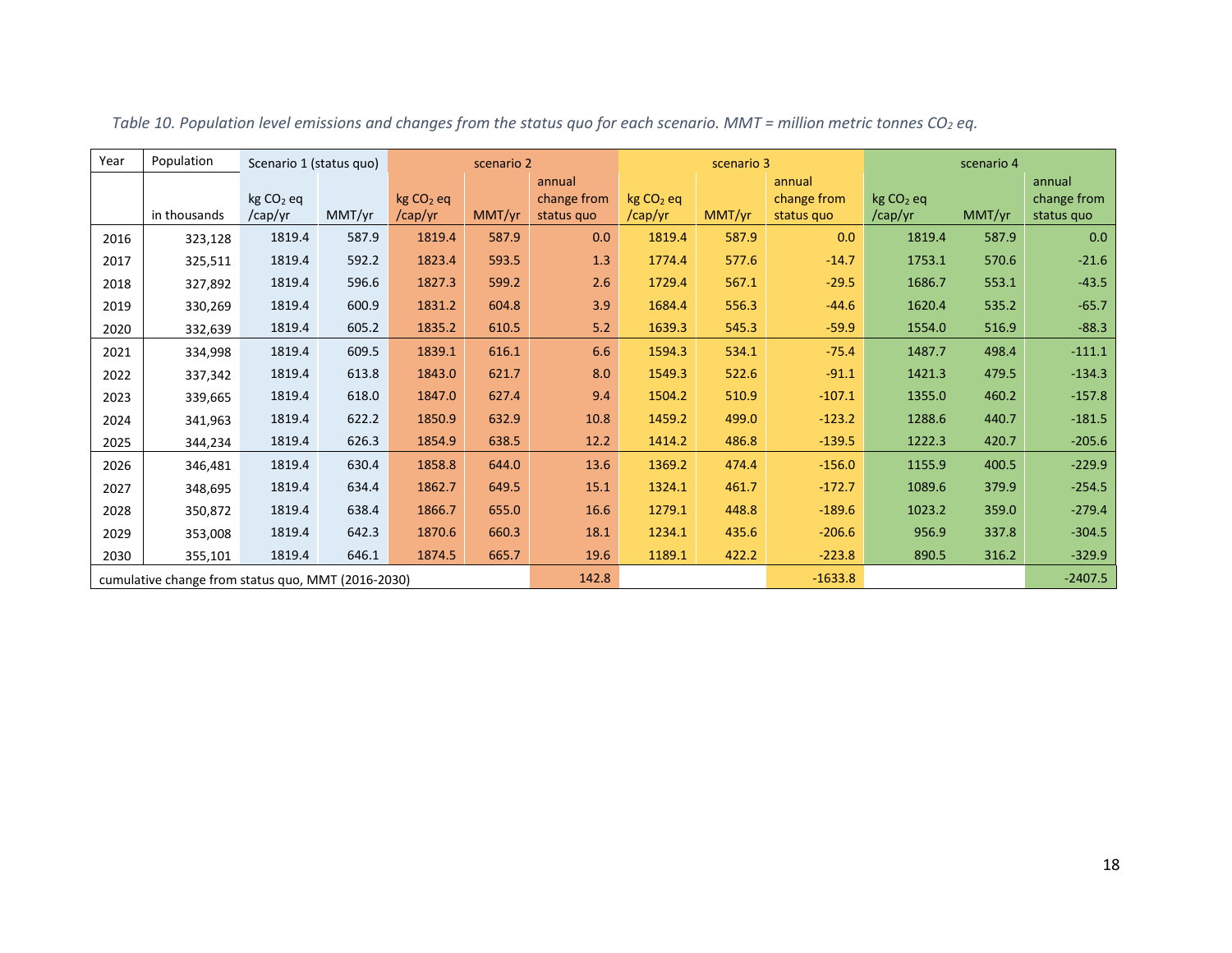

<span id="page-21-1"></span>*Figure 5. Visual representation of the change in population-level emissions associated with projected US diet scenarios (data from Table 10).*

#### <span id="page-21-0"></span>**4. Discussion**

The scenarios presented in this report are intended to offer first-order estimations of the potential changes in greenhouse gas emissions associated with a US population-wide shift in dietary patterns. Replacing 50% of animal-based foods with plant-based alternatives (scenario 3) reduces the per capita emissions from the diet by 35% of the status quo baseline. Further reducing beef by 90% of current levels while replacing 50% of other animal-based foods (scenario 4) results in a per capita decrease in GHGE of 51%. These changes are in line with potential emission reductions reported elsewhere for a wide range of contexts (see, e.g., the review by Aleksandrowicz et al. (2016)). Results presented in Appendix B suggest that these emission reductions demonstrate minimal sensitivity (less than +/- 4% change) to substitution model parameter assumptions.

Consideration of the population-level emissions associated with dietary patterns helps demonstrate the potential scope of emission reductions associated with shifts in dietary patterns. In the absence of dietary change, emissions associated with producing the food that we eat are expected to increase 9% by 2030 due to population growth. Scenario 3 – replacing 50% of all animal-based foods with plantbased alternatives – leads to an emission reduction of 224 million metric tonnes of  $CO<sub>2</sub>$ eq. (MMT) in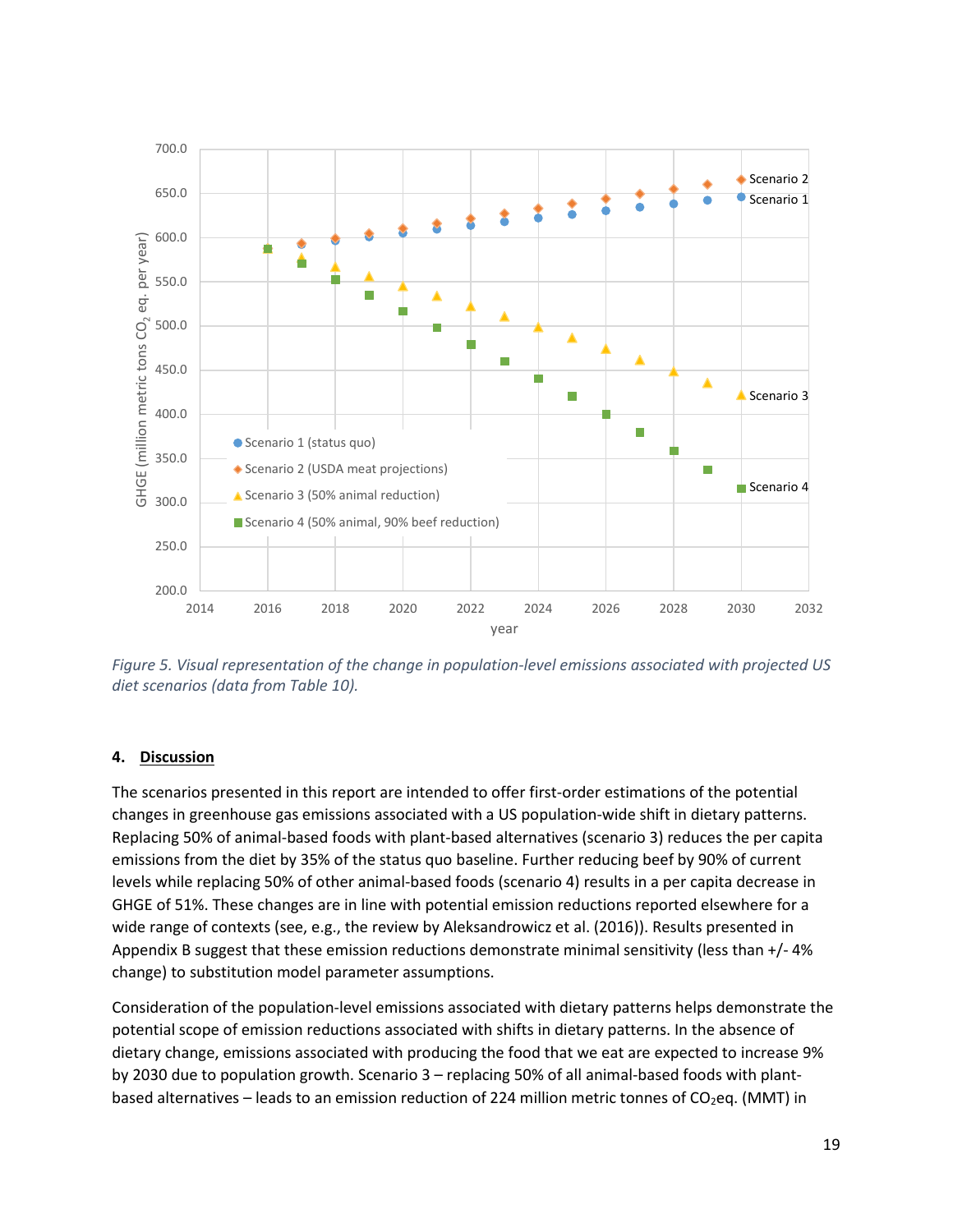2030. This diet-related reduction of 224 MMT would represent 24% of the reductions from the total US emissions in 2017 that are necessary to meet the US Intended Nationally Determined Contribution to the United Nations Framework Convention on Climate Change<sup>[1](#page-22-0)</sup>. Assuming a linear transition from the baseline diet in 2016 to the scenario 3 diet in 2030 results in a total cumulative reduction in emissions of 1634 MMT over 15 years. Clearly, a more accelerated transition will be needed to meet these projections, as we are already 3 years behind the timeline.

Food systems are extremely complex due to the diversity of food types, production methods and locations, and dietary patterns, and a number of assumptions are necessary to evaluate the presented scenarios. We did not investigate other dietary changes that might accompany the substitution of animal-based foods for plant-based foods (e.g., changes in grain consumption, fruits, vegetables, or added fats). Further, secondary effects on production, market supply, and prices, either within the US or internationally, were not considered. In other words, it is assumed that agricultural production in the US adjusts to changes in domestic demand (reduced demands for animal-based foods, increased demands for plant-based alternatives) without significant increases in exports to other countries. Inclusion of such secondary effects, for example through global agro-economic models, in addition to requiring efforts beyond the scope of this study, has been shown to be highly uncertain and dependent on the tools and models applied (Stehfest et al. 2013). In addition, we have not considered indirect economic rebound effects: as the projected scenarios may results in reduced per capita spending on food, these savings could potentially be spent on other purchases/activities with greater environmental impact.

Estimates of greenhouse gas emissions are based on generic commodity-specific emission factors. While considered to be representative and the best data available, these emission factors are not specific to US production conditions. There is a broad need for further research and consistent data development on the environmental implications of US agricultural production systems (Heller et al. 2013). In addition, it was assumed here that average emission factors remain static across changes in dietary patterns. This assumption is particularly interesting to examine at low beef production levels. In the baseline scenario, it is assumed that roughly 20% of the beef consumed in the US is derived from dairy herds. The emissions associated with beef from dairy are typically lower than from dedicated beef cattle because the resources and emissions associated with maintaining the breeding herd are shared between two products – milk and meat (Tichenor 2015; Tichenor et al. 2017; Rotz et al. 2019). Under scenario 3 where all animal-based foods are reduced, it is reasonable to assume that the percentage of beef from dairy would remain roughly unchanged. With additional beef reduction in scenario 4, however, a larger percentage of the US beef market could potentially originate from dairy herds, since dairy is not reduced further in this scenario, and calves originating from dairy herds and cull dairy cows would likely be lower cost beef production options. Further, under these reduced production scenarios, byproducts from food processing and ethanol production (distiller's grains) will likely become a larger fraction of the feed used in beef production. Eshel et al. (2018) estimate that current availability of these byproduct feeds could support around 10% of today's beef consumption levels. While it is extremely difficult to predict beef

<span id="page-22-0"></span><sup>&</sup>lt;sup>1</sup> The US Intended Nationally Determined Contribution to the United Nations Framework Convention on Climate Change states that "the United States intends to achieve an economy-wide target of reducing its greenhouse gas emissions by 26-28 per cent below its 2005 level in 2025." (UNFCCC) US EPA reports 2005 net emissions at 6599 MMT (US EPA 2019b), making a 27% reduction from this baseline equal to an annual net emissions below 4817 MMT. The latest US EPA inventory of US Greenhouse Gas Emissions and Sinks indicates that the net emissions in 2017 were 5743 MMT (US EPA 2019b)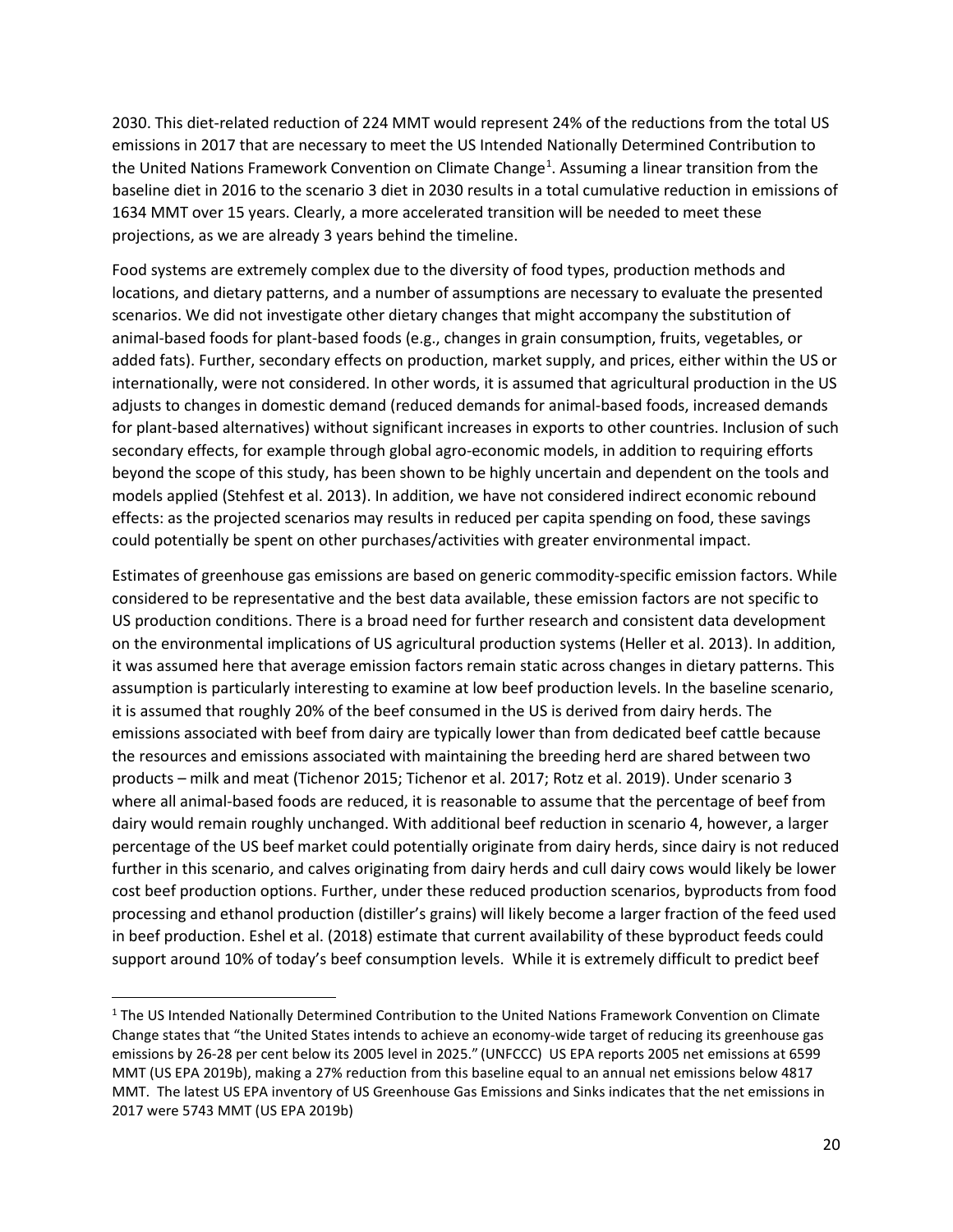industry practices under such projection scenarios, the changes described here (i.e. a larger fraction of cattle from dairy herds or changing feeds) that may result from large decreases in beef production would likely lead to lower emissions per unit of production for beef (lower emission factors), thus resulting in even greater emission reductions than reported here.

The GHGE estimates presented here capture only agricultural production and basic processing of processed commodity foods (flours, oils, sugars, dairy products, juices, dried fruits and vegetables). The downstream stages of additional processing, packaging, distribution, retail, food service and home storage and cooking are not included. This is necessary in diet-level studies because a) information on the environmental impact of these downstream stages is limited and b) defining and characterizing diet at the commodity level precludes differentiation of processed food products that are combinations of these commodity foods. Results from a recent study that utilizes environmentally extended inputoutput methods to link environmental impact to economic interactions between industrial sectors, suggests that a plant-based diet would not increase after-farm emissions (Hitaj et al. 2019).

While this study has focused on greenhouse gas emissions, food production and dietary choices play a notable role in other environmental impacts, including water use, water pollution (eutrophication), land use, and biodiversity. Existing studies suggest that reductions in animal-based foods in the diet can also contribute to decreased impacts in these categories as well (Aleksandrowicz et al. 2016; Springmann et al. 2018a; Springmann et al. 2018b; Willett et al. 2019). In addition, epidemiological studies provide evidence that reductions in animal-based foods can lead to reductions in a number of noncommunicable disease risks, suggesting that the projected diet scenarios with reduced GHGE could also lead to improved health outcomes (Springmann et al. 2018b; Clark et al. 2019; Willett et al. 2019).

#### <span id="page-23-0"></span>**5. Conclusions**

Recent IPCC reports demonstrate that unprecedented reductions in greenhouse gas emissions are required by 2030 in order to keep warming to 1.5 degrees, a level now seen as necessary to avoid climate instability and irreversible tipping points (IPCC 2018). Responses to this urgent call to action can no longer afford to debate where reductions should occur but must come from all sectors of society and our economy. In this study, we model the dramatic reductions in greenhouse gas emissions that are possible through significant changes in diet in the US. Reducing the intake of all animal-based foods by 50% in the US diet has the potential to reduce diet-related greenhouse gas emissions by 35%. Achieving such a goal by 2030 would result in an expected emission reduction of 224 MMT per year from the current diet, bringing the US 24% closer (based on 2017 total emissions) to meeting its Nationally Determined Contribution. Further reducing beef consumption by 90% of current levels, combined with 50% reductions in other animal-based foods, has the potential to bring down emissions in 2030 by 330 MMT below the current diet, or 36% closer to the US Nationally Determined Contribution.

This study demonstrates that sizable reductions in greenhouse gas emissions are possible through reductions in animal-based foods in the average US diet. These results further emphasize the importance of addressing agriculture, food systems and nutritional education when considering climate change interventions. Such dietary changes will require the concerted efforts of policymakers, the food industry and consumers. The projection scenarios presented here point to the urgency of such efforts, as decisions made now will have a cumulative impact over the next decade.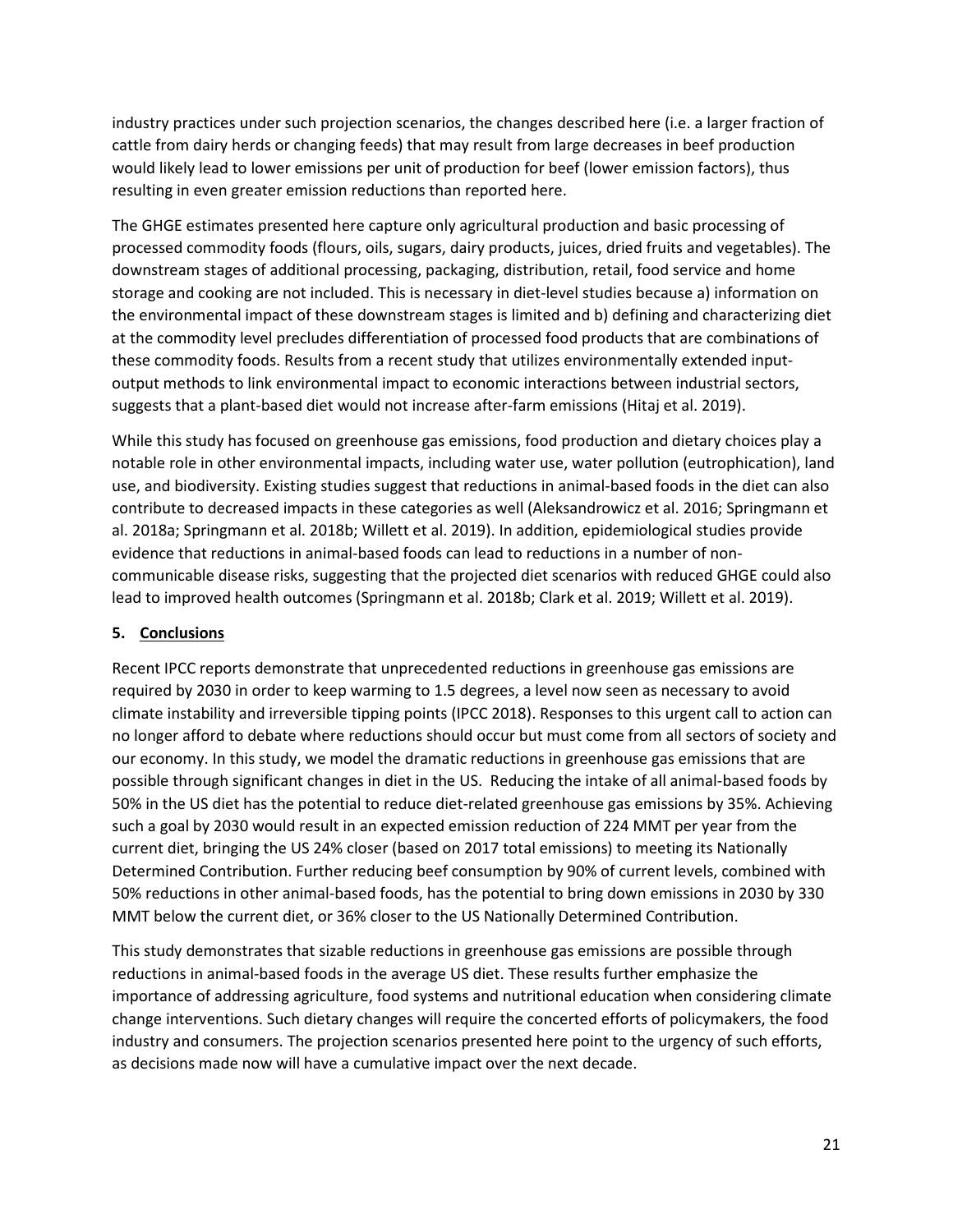#### <span id="page-24-0"></span>**6. References**

- Aleksandrowicz, L., R. Green, E. J. Joy, P. Smith and A. Haines (2016). "The impacts of dietary change on greenhouse gas emissions, land use, water use, and health: a systematic review." PLOS ONE **11**(11): e0165797.
- Bajželj, B., K. S. Richards, J. M. Allwood, P. Smith, J. S. Dennis, E. Curmi and C. A. Gilligan (2014). "Importance of food-demand management for climate mitigation." Nature Climate Change **4**(10): 924-929.
- Blonk, H., A. Kool, B. Luske and S. d. Waart (2008). Environmental effects of protein-rich products in the Netherlands: consequences of animal protein substitutes. Blonk Consultants: [http://blonkconsultants.nl/en/upload/pdf/english-summary%20protein-rich-products.pdf.](http://blonkconsultants.nl/en/upload/pdf/english-summary%20protein-rich-products.pdf)
- Boehm, R., M. Ver Ploeg, P. E. Wilde and S. B. Cash (2019). "Greenhouse gas emissions, total food spending and diet quality by share of household food spending on red meat: results from a nationally representative sample of US households." Public Health Nutrition **22**(10): 1794-1806.
- Bowman, S. A., J. C. Clemens, M. Shimizu, J. E. Friday and A. J. Moshfegh (2018). Food Patterns Equivalents Database 2015-2016: Methodology and User Guide. Food Surveys Research Group, Beltsville Human Nutrition Research Center, USDA ARS. Beltsville, Maryland: [http://www.ars.usda.gov/nea/bhnrc/fsrg.](http://www.ars.usda.gov/nea/bhnrc/fsrg)
- Clark, M. A., M. Springmann, J. Hill and D. Tilman (2019). "Multiple health and environmental impacts of foods." Proceedings of the National Academy of Sciences **116**(46): 23357-23362.
- Clune, S., E. Crossin and K. Verghese (2017). "Systematic review of greenhouse gas emissions for different fresh food categories." Journal of Cleaner Production **140**: 766-783.
- Eshel, G., A. Shepon, T. Shaket, et al. (2018). "A model for 'sustainable' US beef production." Nature Ecology & Evolution **2**(1): 81-85.
- Grant, C. A. and A. L. Hicks (2018). "Comparative Life Cycle Assessment of Milk and Plant-Based Alternatives." Environmental Engineering Science **35**(11): 1235-1247.
- Hallstrom, E., A. Carlsson-Kanyama and P. Borjesson (2015). "Environmental impact of dietary change: a systematic review." Journal of Cleaner Production **91**: 1-11.
- Hedenus, F., S. Wirsenius and D. A. Johansson (2014). "The importance of reduced meat and dairy consumption for meeting stringent climate change targets." Climatic Change **124**(1-2): 79-91.
- Heller, M. C. and G. A. Keoleian (2015). "Greenhouse Gas Emission Estimates of U.S. Dietary Choices and Food Loss." Journal of Industrial Ecology **19**(3): 391-401.
- Heller, M. C., G. A. Keoleian and W. C. Willett (2013). "Toward a Life Cycle-Based, Diet-level Framework for Food Environmental Impact and Nutritional Quality Assessment: A Critical Review." Environmental Science & Technology **47**(22): 12632-12647.
- Heller, M. C., A. Willits-Smith, R. Meyer, G. A. Keoleian and D. Rose (2018). "Greenhouse gas emissions and energy use associated with production of individual self-selected U.S. diets." **Environmental** Research Letters **13**(4).
- Hitaj, C., S. Rehkamp, P. Canning and C. J. Peters (2019). "Greenhouse Gas Emissions in the United States Food System: Current and Healthy Diet Scenarios." Environmental Science & Technology **53**(9): 5493-5503.
- Ho, J., I. Maradiaga, J. Martin, H. Nguyen and L. Trinh (2016). Almond Milk vs. Cow Milk Life Cycle Assessment. University of California Los Angeles Institute of the Environment and Sustainability: [https://www.scribd.com/document/424896771/UCLA-IOES-Almond-Milk-vs-Cow-Milk-Life-](https://www.scribd.com/document/424896771/UCLA-IOES-Almond-Milk-vs-Cow-Milk-Life-Cycle-Assessment-2016)[Cycle-Assessment-2016.](https://www.scribd.com/document/424896771/UCLA-IOES-Almond-Milk-vs-Cow-Milk-Life-Cycle-Assessment-2016)
- IPCC (2018). Global Warming of 1.5° C: An IPCC Special Report on the Impacts of Global Warming of 1.5° C Above Pre-industrial Levels and Related Global Greenhouse Gas Emission Pathways, in the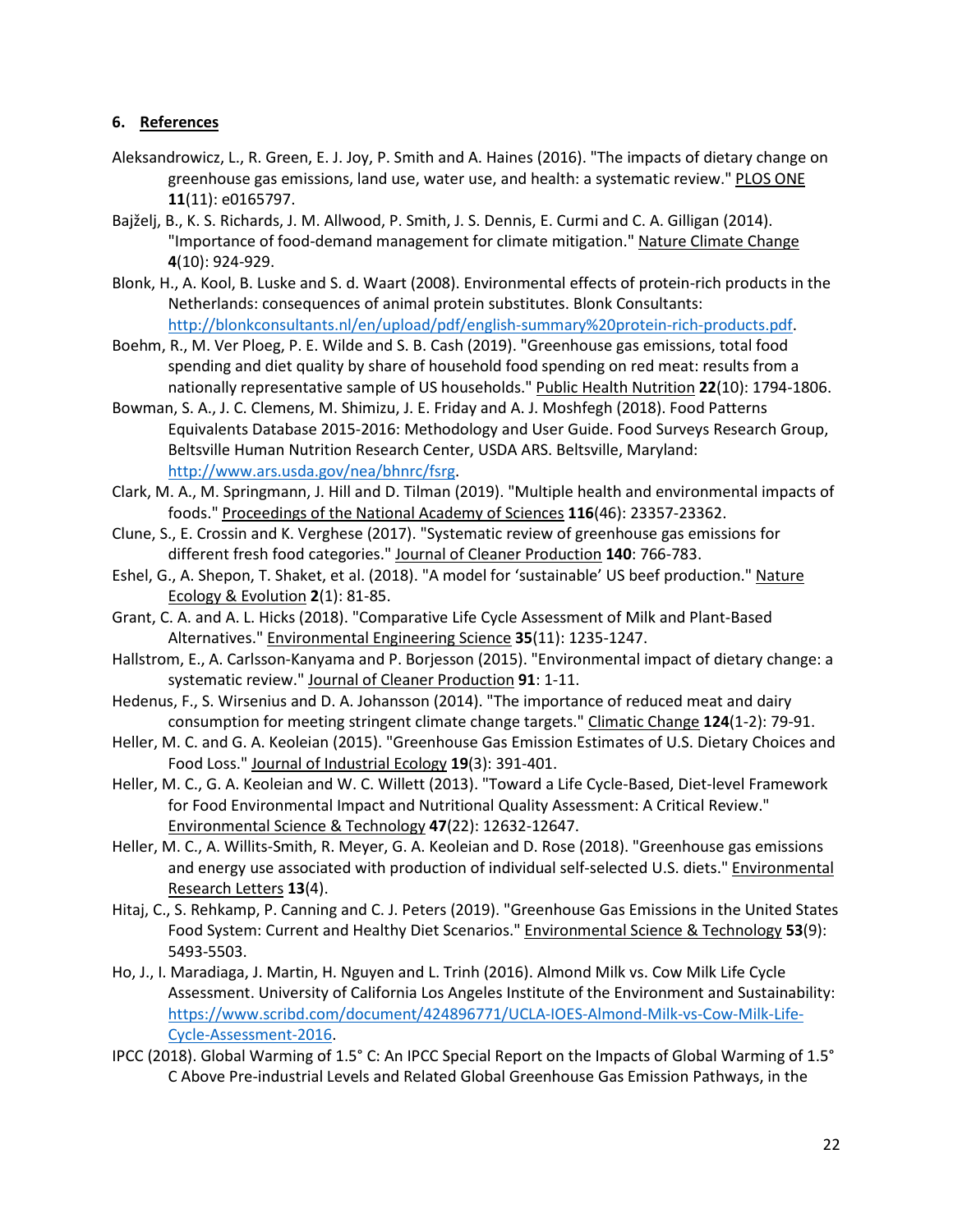Context of Strengthening the Global Response to the Threat of Climate Change, Sustainable Development, and Efforts to Eradicate Poverty. Intergovernmental Panel on Climate Change.

- Kim, B. F., R. E. Santo, A. P. Scatterday, et al. (2019). "Country-specific dietary shifts to mitigate climate and water crises." Global Environmental Change: 101926.
- Konstantas, A., L. Stamford and A. Azapagic (2019). "Environmental impacts of ice cream." Journal of Cleaner Production **209**: 259-272.
- Munoz, I. and M. Thrane (2015). Environmental life cycle screening of different protein sources. 2.-0 LCA consultants. Aalborg, Denmark.
- Poore, J. and T. Nemecek (2018). "Reducing food's environmental impacts through producers and consumers." Science **360**(6392): 987-992.
- Ripple, W. J., C. Wolf, T. M. Newsome, P. Barnard and W. R. Moomaw (2019). "World Scientists' Warning of a Climate Emergency." BioScience.
- Rotz, C. A., S. Asem-Hiablie, S. Place and G. Thoma (2019). "Environmental footprints of beef cattle production in the United States." Agricultural Systems **169**: 1-13.
- Shindell, D., N. Borgford-Parnell, M. Brauer, et al. (2017). "A climate policy pathway for near- and longterm benefits." **356**(6337): 493-494.
- Springmann, M., M. Clark, D. Mason-D'Croz, et al. (2018a). "Options for keeping the food system within environmental limits." Nature **562**(7728): 519-525.
- Springmann, M., K. Wiebe, D. Mason-D'Croz, T. B. Sulser, M. Rayner and P. Scarborough (2018b). "Health and nutritional aspects of sustainable diet strategies and their association with environmental impacts: a global modelling analysis with country-level detail." The Lancet Planetary Health **2**(10): e451-e461.
- Statista (2018). Plant-based milks Dossier[: https://www.statista.com/study/33557/plant-based-milks](https://www.statista.com/study/33557/plant-based-milks-statista-dossier/)[statista-dossier/.](https://www.statista.com/study/33557/plant-based-milks-statista-dossier/)
- Stehfest, E., M. v. d. Berg, G. Woltjer, S. Msangi and H. Westhoek (2013). "Options to reduce the environmental effects of livestock production – Comparison of two economic models." Agricultural Systems **114**: 38-53.
- Tichenor, N. (2015). "Role of dairy in the carbon footprint of US beef." Proceedings of the National Academy of Sciences **112**(8): E820-E821.
- Tichenor, N. E., C. J. Peters, G. A. Norris, G. Thoma and T. S. Griffin (2017). "Life cycle environmental consequences of grass-fed and dairy beef production systems in the Northeastern United States." Journal of Cleaner Production **142**: 1619-1628.
- Tilman, D. and M. Clark (2014). "Global diets link environmental sustainability and human health." Nature **515**(7528): 518-522.
- Tom, M. S., P. S. Fischbeck and C. T. Hendrickson (2016). "Energy use, blue water footprint, and greenhouse gas emissions for current food consumption patterns and dietary recommendations in the US." Environment Systems and Decisions **36**(1): 92-103.
- UNEP (2019). Emissions Gap Report 2019: Global progress report on climate action: [https://www.unenvironment.org/interactive/emissions-gap-report/2019/.](https://www.unenvironment.org/interactive/emissions-gap-report/2019/)
- UNFCCC. "Intended Nationally Determined Contributions." from [http://www4.unfccc.int/Submissions/INDC/Published%20Documents/United%20States%20of%](http://www4.unfccc.int/Submissions/INDC/Published%20Documents/United%20States%20of%20America/1/U.S.%20Cover%20Note%20INDC%20and%20Accompanying%20Information.pdf) [20America/1/U.S.%20Cover%20Note%20INDC%20and%20Accompanying%20Information.pdf.](http://www4.unfccc.int/Submissions/INDC/Published%20Documents/United%20States%20of%20America/1/U.S.%20Cover%20Note%20INDC%20and%20Accompanying%20Information.pdf)
- US Census Bureau. (2018). "2017 National Population Projections Tables." Retrieved September, 2019, from [https://www.census.gov/data/tables/2017/demo/popproj/2017-summary-tables.html.](https://www.census.gov/data/tables/2017/demo/popproj/2017-summary-tables.html)
- US EPA. (2019a). "Greenhouse Gas Equivalencies Calculator." Retrieved December 4, 2019, from [https://www.epa.gov/energy/greenhouse-gas-equivalencies-calculator#.](https://www.epa.gov/energy/greenhouse-gas-equivalencies-calculator)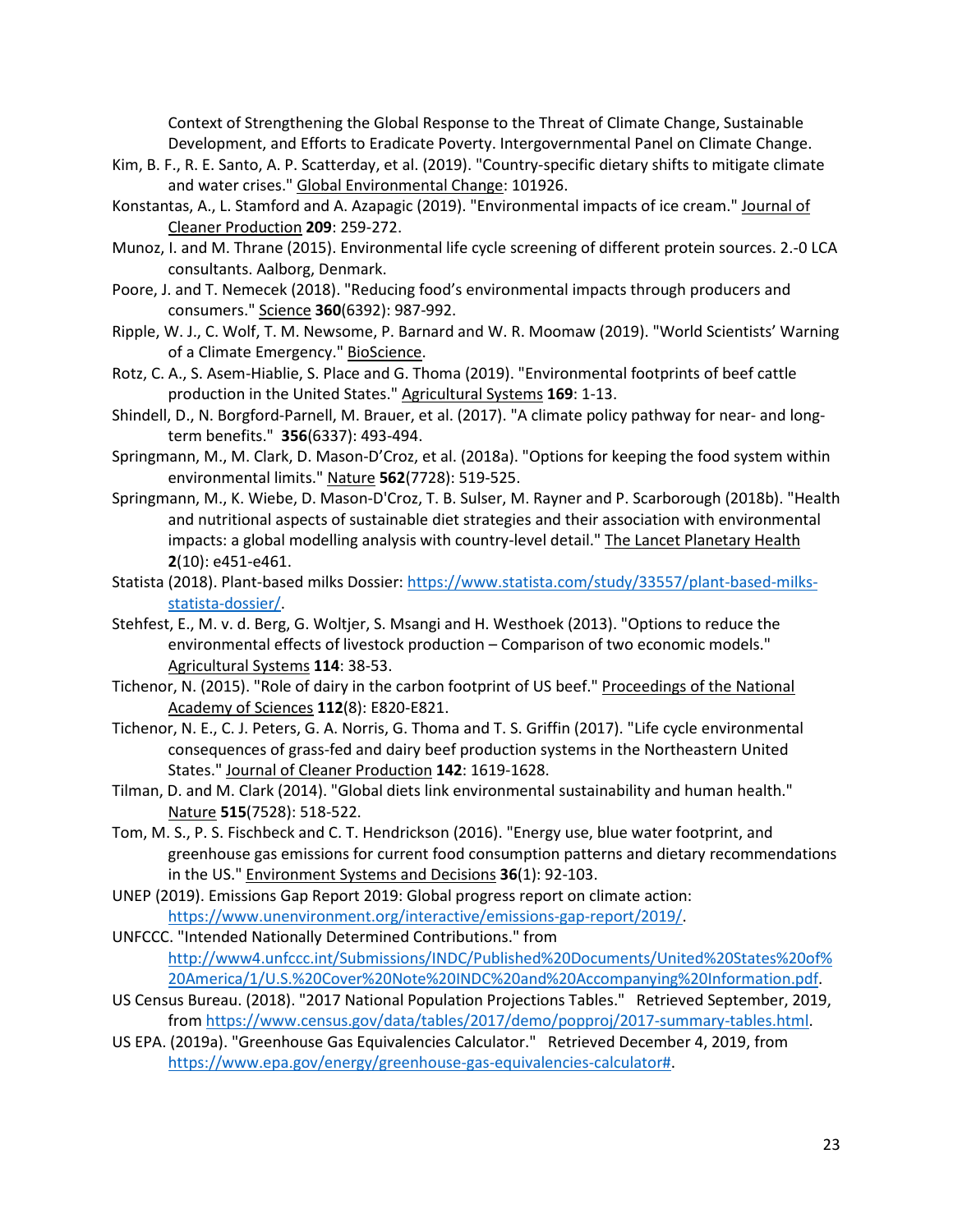- US EPA (2019b). Inventory of U.S. Greenhouse Gas Emissions and Sinks: 1990-2017. U.S. Environmental Protection Agency. Washington, D.C.: [https://www.epa.gov/ghgemissions/inventory-us](https://www.epa.gov/ghgemissions/inventory-us-greenhouse-gas-emissions-and-sinks-1990-2015)[greenhouse-gas-emissions-and-sinks-1990-2015.](https://www.epa.gov/ghgemissions/inventory-us-greenhouse-gas-emissions-and-sinks-1990-2015)
- USDA. (2019a). "Food Patterns Equivalents Database Data Tables, 2015-2016." Retrieved September, 2019, from

[https://www.ars.usda.gov/ARSUserFiles/80400530/pdf/fped/Table\\_1\\_FPED\\_GEN\\_1516.pdf.](https://www.ars.usda.gov/ARSUserFiles/80400530/pdf/fped/Table_1_FPED_GEN_1516.pdf)

- USDA (2019b). USDA Agricultural Projections to 2028. Office of the Chief Economist, World Agricultural Outlook Board: https://www.usda.gov/oce/commodity/projections/USDA Agricultural Projections to 2028.pd [f.](https://www.usda.gov/oce/commodity/projections/USDA_Agricultural_Projections_to_2028.pdf)
- USDA ERS. (2019). "Food Availability (Per Capita) Data System." Retrieved August, 2019, from www.ers.usda.gov/data-products/food-availability-(per-capita)-data-system.aspx.
- Vergé, X., D. Maxime, J. Dyer, R. Desjardins, Y. Arcand and A. Vanderzaag (2013). "Carbon footprint of Canadian dairy products: Calculations and issues." Journal of Dairy Science **96**(9): 6091-6104.
- Willett, W., J. Rockström, B. Loken, et al. (2019). "Food in the Anthropocene: the EAT–Lancet Commission on healthy diets from sustainable food systems." The Lancet **393**(10170): 447-492.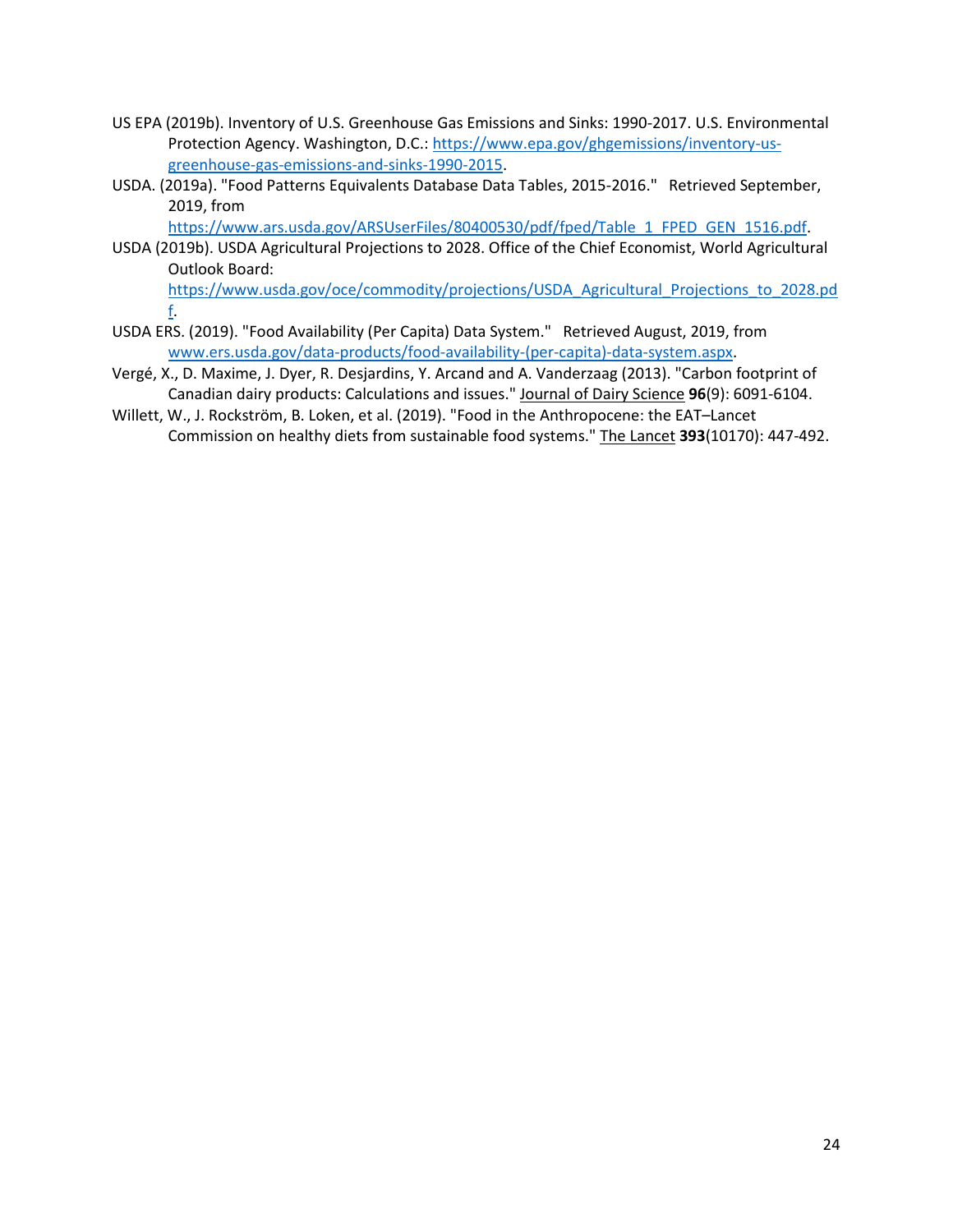#### <span id="page-27-0"></span>**Appendix A: Emission Factors used for LAFA food commodities**

The table below details the GHGE emission factors assigned to each LAFA food commodity. Unless otherwise noted, linkages were made to average emission factors designated in the dataFIELD database, available at[: http://css.umich.edu/page/datafield.](http://css.umich.edu/page/datafield) dataFIELD is an aggregation of results from the life cycle assessment literature (LCA) on the production of foods. Note that references to an "entry" indicate a unique result from a given LCA study recorded in dataFIELD. Emission factors are in all cases based on Intergovernmental Panel on Climate Change (IPCC) 100-year time horizon global warming potentials (GWP) (i.e.,  $CO<sub>2</sub>$  equivalents for non- $CO<sub>2</sub>$  greenhouse gases). GWPs have evolved slightly in each successive IPCC report as the scientific understanding of climate change has developed, and given the temporal range of the underlying LCA literature (2005-2016), the specific GWPs employed differ. Further, as many studies do not report emission inventories, it was not possible to normalize emission factors using consistent GWPs. While this introduces some methodological uncertainty, it is considered negligible relative to the uncertainties introduced by agricultural growing practices, seasonal variability, etc.

| <b>LAFA</b> designation |                            | <b>Emission factor assignment from dataFIELD</b> |                                                |                     |  |  |
|-------------------------|----------------------------|--------------------------------------------------|------------------------------------------------|---------------------|--|--|
| Food group              | <b>Food commodity</b>      | <b>Direct link</b>                               | FCID description (dataFIELD) or notes on proxy | <b>GHGE</b>         |  |  |
|                         |                            | in                                               |                                                | (CO <sub>2</sub> eq |  |  |
|                         |                            | dataFIELD?                                       |                                                | /kg)                |  |  |
| meat                    | beef                       |                                                  | Accounts for beef from dairy <sup>1</sup>      | 30.4                |  |  |
| meat                    | veal                       | Y                                                | 1 entry                                        | 5.9                 |  |  |
| meat                    | pork                       | Υ                                                | Pork, meat                                     | 5.6                 |  |  |
| meat                    | lamb                       | Y                                                | Sheep, meat                                    | 34.7                |  |  |
| poultry                 | chicken                    | Υ                                                | Chicken, meat                                  | 4.2                 |  |  |
| poultry                 | turkey                     | Y                                                | Turkey, meat                                   | 2.6                 |  |  |
| fish/ seafood           | fresh and frozen fish      |                                                  | average of all finfish entries                 | 4.1                 |  |  |
| fish/ seafood           | fresh and frozen shellfish |                                                  | average of all shellfish entries               | 23.4                |  |  |
| fish/ seafood           | canned salmon              |                                                  | average of salmon entries                      | 2.5                 |  |  |
| fish/ seafood           | canned sardines            | Y                                                | one sardine entry                              | 1.4                 |  |  |
| fish/ seafood           | canned tuna                | Y                                                | Fish-saltwater finfish, tuna                   | 2.1                 |  |  |
| fish/ seafood           | canned shellfish           |                                                  | average of all shellfish entries               | 23.4                |  |  |
| fish/ seafood           | other canned fish          |                                                  | average of all finfish entries                 | 4.1                 |  |  |
| fish/ seafood           | cured fish                 |                                                  | average of all finfish entries                 | 4.1                 |  |  |
| eggs                    | eggs                       | Y                                                | eggs                                           | 3.3                 |  |  |
| soy products            | soybean products           |                                                  | See footnote <sup>2</sup>                      | 4.9                 |  |  |
| nuts                    | peanuts                    | Y                                                | Peanut                                         | 0.4                 |  |  |
| nuts                    | almonds                    | Υ                                                | Almond                                         | 2.3                 |  |  |
| nuts                    | hazelnuts                  | Y                                                | Hazelnut                                       | 1.0                 |  |  |
| nuts                    | pecans                     | Υ                                                | Pecan                                          | 2.1                 |  |  |
| nuts                    | walnuts                    | Y                                                | Walnut                                         | 1.7                 |  |  |
| nuts                    | macadamia                  | Y                                                | Macadamia nut                                  | 2.1                 |  |  |
| nuts                    | pistachios                 | Y                                                | Pistachio                                      | 1.8                 |  |  |
| nuts                    | other tree nuts            |                                                  | using average of all nuts                      | 2.1                 |  |  |
| nuts                    | coconut                    | Υ                                                | Coconut, dried                                 | 1.4                 |  |  |
| dairy                   | plain whole milk           |                                                  | milk                                           | 1.3                 |  |  |
| dairy                   | 2% milk                    |                                                  | milk                                           | 1.3                 |  |  |
| dairy                   | 1% milk                    |                                                  | milk                                           | 1.3                 |  |  |
| dairy                   | skim milk                  |                                                  | milk                                           | 1.3                 |  |  |
| dairy                   | whole flavored milk        |                                                  | milk                                           | 1.3                 |  |  |

Note that throughout, meats (including poultry and fish) are on a boneless, edible basis. The weight bases of other foods have been adjusted to best match the basis used in LAFA.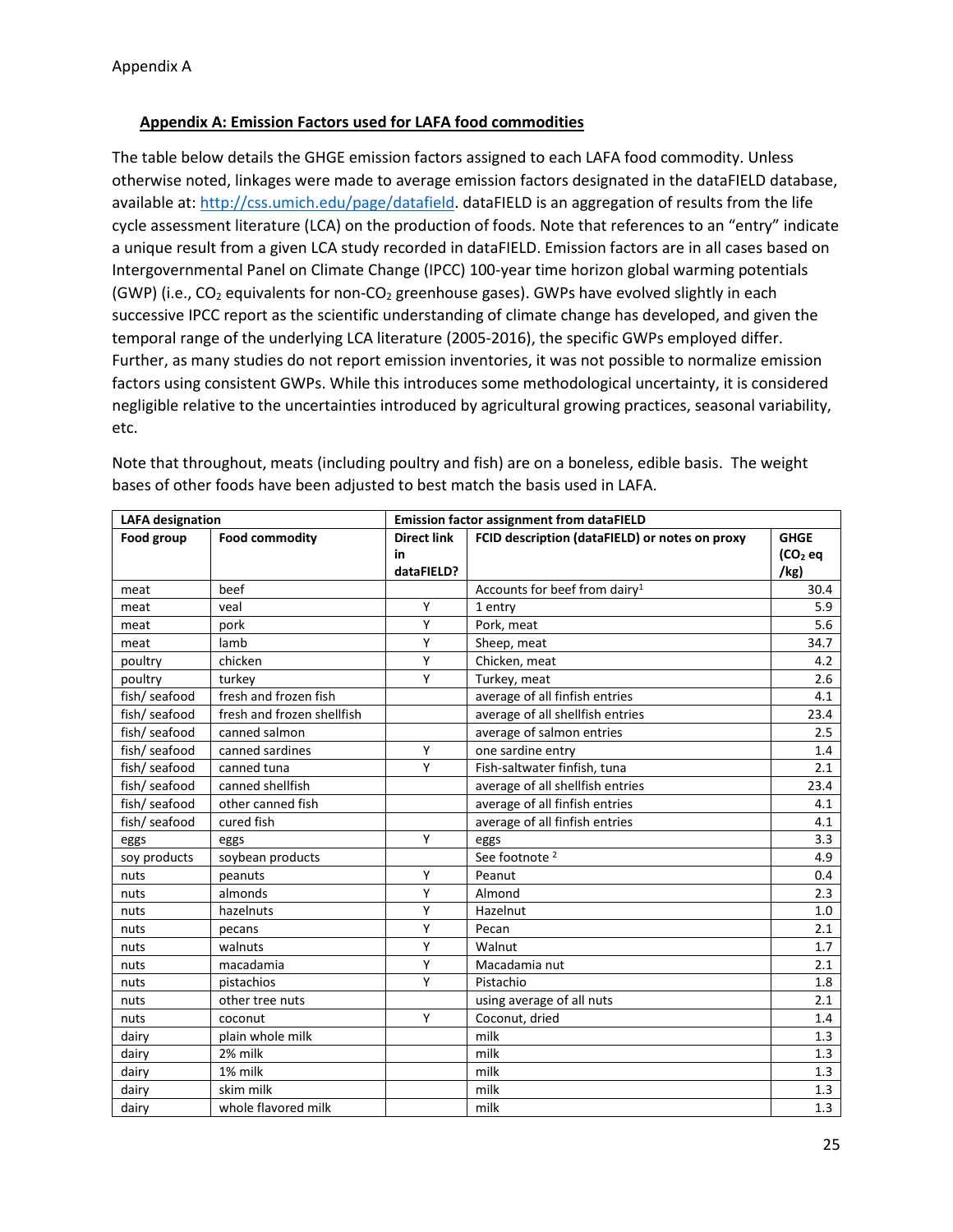| dairy   | lowfat flavored milk                          |                | milk                                                                                    | 1.3     |
|---------|-----------------------------------------------|----------------|-----------------------------------------------------------------------------------------|---------|
| dairy   | buttermilk                                    |                | milk                                                                                    | 1.3     |
| dairy   | yogurt                                        |                | average of 3 yogurt entries, at processor gate                                          | 1.3     |
| dairy   | cheddar cheese                                |                | average of 7 cheese entries, at processor gate                                          | 8.6     |
| dairy   | other American Cheese                         |                | average of 7 cheese entries, at processor gate                                          | 8.6     |
| dairy   | Mozarella cheese                              |                | average of 7 cheese entries, at processor gate                                          | 8.6     |
| dairy   | Other Italian cheese                          |                | average of 7 cheese entries, at processor gate                                          | 8.6     |
| dairy   | Swiss cheese                                  |                | average of 7 cheese entries, at processor gate                                          | 8.6     |
| dairy   | <b>Brick cheese</b>                           |                | average of 7 cheese entries, at processor gate                                          | 8.6     |
| dairy   | Muenster cheese                               |                | average of 7 cheese entries, at processor gate                                          | 8.6     |
| dairy   | <b>Blue cheese</b>                            |                | average of 7 cheese entries, at processor gate                                          | 8.6     |
| dairy   | other miscellaneous cheese                    |                | average of 7 cheese entries, at processor gate                                          | 8.6     |
| dairy   | regular cottage cheese                        |                | $1$ entry <sup>3</sup>                                                                  | 1.8     |
| dairy   | lowfat cottage cheese                         |                | $1$ entry <sup>3</sup>                                                                  | 1.8     |
| dairy   | ice cream                                     |                | avg of 4 entries from (Konstantas et al. 2019), raw                                     | 2.4     |
|         |                                               |                | materials and manufacturing only                                                        |         |
| dairy   | ice milk                                      |                | avg of 4 entries from (Konstantas et al. 2019), raw<br>materials and manufacturing only | 2.4     |
| dairy   | Frozen yogurt and other                       |                | avg of 4 entries from (Konstantas et al. 2019), raw                                     | 2.4     |
|         | miscellaneous frozen                          |                | materials and manufacturing only                                                        |         |
|         | product                                       |                |                                                                                         |         |
| dairy   | Evaporated and condensed<br>canned whole milk |                | 1 entry from Canada (2013 Verge et al)                                                  | 3.1     |
|         | Evaporated and condensed                      |                | $1$ entry <sup>3</sup>                                                                  | 3.1     |
| dairy   | bulk whole milk                               |                |                                                                                         |         |
| dairy   | Evaporated and condensed                      |                | 1 entry $3$                                                                             | 3.1     |
|         | bulk and canned skim mil                      |                |                                                                                         |         |
| dairy   | dry whole milk                                |                | $1$ entry <sup>3</sup>                                                                  | 10.1    |
| dairy   | nonfat dry milk                               |                | $1$ entry <sup>3</sup>                                                                  | 10.1    |
| dairy   | dry buttermilk                                |                | $1$ entry <sup>3</sup>                                                                  | 10.1    |
| dairy   | dairy share of eggnog                         |                | cream as proxy                                                                          | 3.1     |
| soymilk | soymilk                                       |                | See footnote <sup>4</sup>                                                               | 0.5     |
|         | almond milk                                   |                | See footnote <sup>5</sup>                                                               | 0.3     |
| Fruits  | fresh oranges                                 | Υ              | Orange                                                                                  | 0.2     |
| Fruits  | fresh tangerines and                          | Υ              | Tangerine                                                                               | 0.3     |
|         | tangelos                                      |                |                                                                                         |         |
| Fruits  | fresh grapefruit                              | Υ              | Grapefruit                                                                              | 0.6     |
| Fruits  | fresh lemons                                  | Υ              | Lemon                                                                                   | 0.2     |
| Fruits  | fresh limes                                   | Υ              | Lime                                                                                    | 0.5     |
| Fruits  | fresh apples                                  | Υ              | Apple, fruit with peel                                                                  | 0.2     |
| Fruits  | fresh apricots                                | Υ              | Apricot                                                                                 | 0.4     |
| Fruits  | fresh avocados                                | Υ              | Avocado                                                                                 | 0.4     |
| Fruits  | fresh bananas                                 | Υ              | Banana                                                                                  | 0.2     |
| Fruits  | fresh blueberries                             | Υ              | Blueberry                                                                               | $0.5\,$ |
| Fruits  | fresh cantaloupe                              | $\overline{Y}$ | Cantaloupe                                                                              | 0.3     |
| Fruits  | fresh cherries                                | Υ              | Cherry                                                                                  | $0.5\,$ |
| Fruits  | fresh cranberries                             | Υ              | Cranberry                                                                               | 1.4     |
| Fruits  | fresh grapes                                  | Υ              | Grape                                                                                   | $0.5\,$ |
| Fruits  | fresh honeydew melons                         | Υ              | Honeydew melon                                                                          | 0.1     |
| Fruits  | fresh kiwifruit                               | Υ              | Kiwifruit, fuzzy                                                                        | 0.2     |
| Fruits  | fresh mangoes                                 | Υ              | Mango                                                                                   | 0.4     |
| Fruits  | fresh papaya                                  | Υ              | Papaya                                                                                  | 0.1     |
| Fruits  | fresh peaches                                 | Υ              | Peach                                                                                   | 0.3     |
| Fruits  | fresh pears                                   | Υ              | Pear                                                                                    | 0.2     |
| Fruits  | fresh pineapple                               | $\overline{Y}$ | Pineapple                                                                               | 0.5     |
| Fruits  | fresh plums                                   | Υ              | Plum                                                                                    | 0.5     |
|         |                                               |                |                                                                                         |         |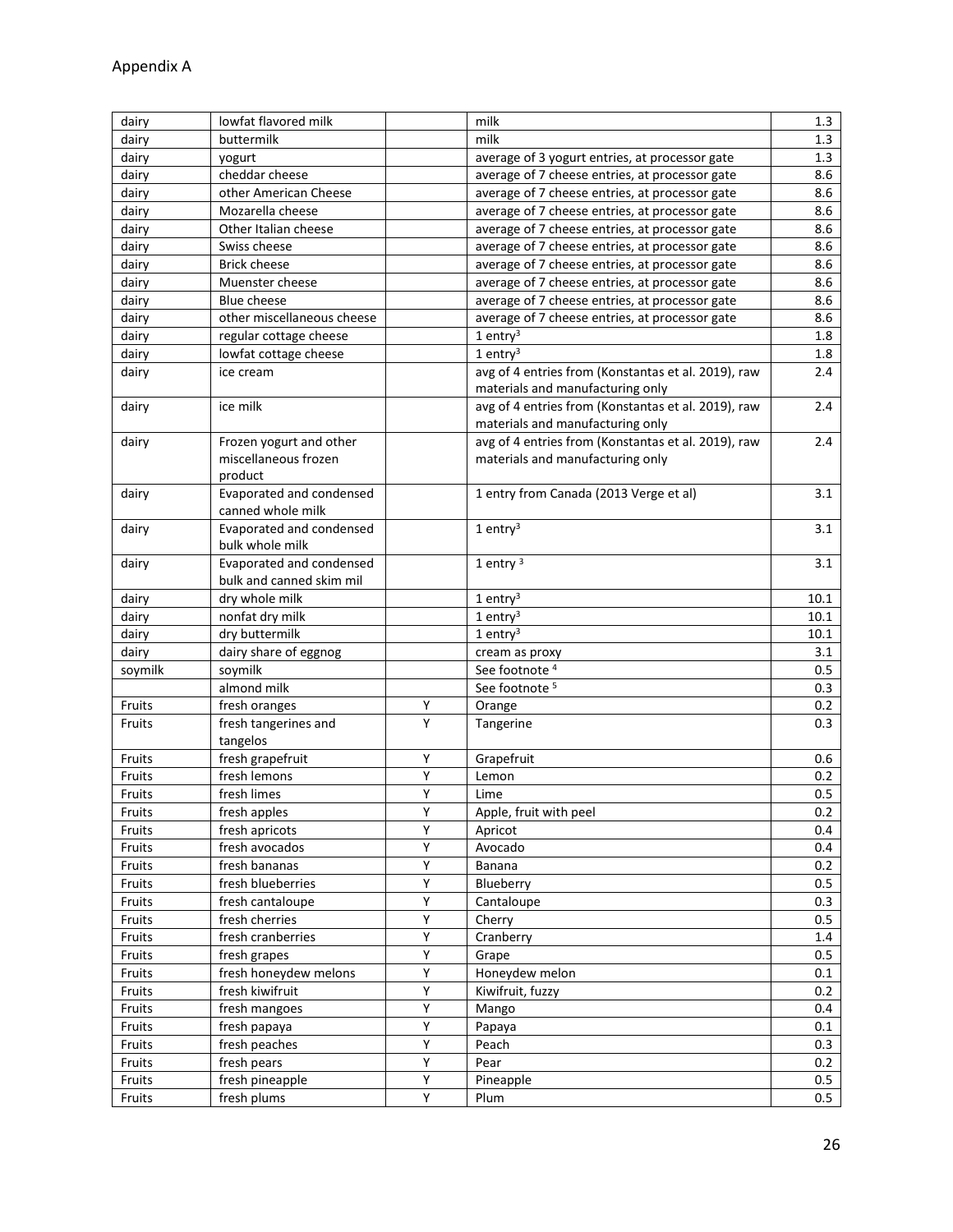| Υ<br>Fruits<br>fresh raspberries<br>Raspberry                                       | 0.2     |
|-------------------------------------------------------------------------------------|---------|
| Y<br>Fruits<br>Strawberry<br>fresh strawberries                                     | 0.6     |
| $\overline{Y}$<br>Watermelon<br>Fruits<br>fresh watermelon                          | 1.0     |
| Fruits<br>canned apples and<br>Apple, fruit with peel                               | 0.2     |
| applesauce                                                                          |         |
| Fruits<br>canned apricots<br>Apricot                                                | 0.4     |
| Fruits<br>Cherry<br>canned sweet cherries                                           | 0.5     |
| Fruits<br>canned tart cherries<br>Cherry                                            | 0.5     |
| Fruits<br>canned peaches<br>Peach                                                   | 0.3     |
| Fruits<br>Pear<br>canned pears                                                      | 0.2     |
| Fruits<br>canned pineapple<br>Pineapple                                             | 0.5     |
| Plum<br>Fruits<br>canned plums                                                      | 0.5     |
| Olive<br>canned olives<br>Fruits                                                    | 0.4     |
| Fruits<br>frozen blackberries<br>Blackberry                                         | 0.6     |
| Fruits<br>frozen blueberries<br>Blueberry                                           | 0.5     |
| Fruits<br>frozen raspberries<br>Raspberry                                           | 0.2     |
| frozen strawberries<br>Fruits<br>Strawberry                                         | 0.6     |
| Fruits<br>frozen other berries<br>berry average                                     | 0.6     |
| frozen apples<br>Apple, fruit with peel<br>Fruits                                   | 0.2     |
| Fruits<br>Apricot<br>frozen apricots                                                | 0.4     |
| Fruits<br>frozen sweet cherries<br>Cherry                                           | 0.5     |
| Fruits<br>frozen tart cherries<br>Cherry                                            | 0.5     |
| frozen peaches<br>Peach<br>Fruits                                                   | 0.3     |
| frozen plums and prunes<br>Plum<br>Fruits                                           | 0.5     |
| Υ<br>Fruits<br>dried apples<br>Apple, dried                                         | 1.3     |
| Υ<br>Fruits<br>dried apricots<br>Apricot, dried                                     | 1.4     |
| Y<br>Fruits<br>dried dates<br>Date                                                  | 1.8     |
| Υ<br>Fig, dried<br>Fruits<br>dried figs                                             | 1.8     |
| Y<br>dried peaches<br>Peach, dried<br>Fruits                                        | 1.7     |
| Υ<br>Pear, dried<br>Fruits<br>dried pears                                           | 1.1     |
| Υ<br>Fruits<br>dried plums (prunes)<br>Plum, prune, dried                           | 1.5     |
| Υ<br>Fruits<br>raisins<br>Grape, raisin                                             | 0.7     |
| Υ<br>Fruits<br>Grapefruit, juice<br>grapefruit juice                                | 1.6     |
| Υ<br>Fruits<br>lemon juice<br>Lemon, juice                                          | 0.3     |
| Υ<br>Fruits<br>lime juice<br>Lime, juice                                            | 1.9     |
| Fruits<br>orange, tangerine and<br>Orange, juice                                    | 0.5     |
| tangelo juice                                                                       |         |
| Fruits<br>apple juice<br>Υ<br>Apple, juice                                          | 1.3     |
| Υ<br>Fruits<br>cranberry juice<br>Cranberry, juice                                  | 1.7     |
| Υ<br>Fruits<br>Grape, juice<br>grape juice                                          | 1.6     |
| Υ<br>pineapple juice<br>Pineapple, juice<br>Fruits                                  | 1.9     |
| Υ<br>Fruits<br>prune juice<br>Plum, prune, juice                                    | 1.4     |
| Υ<br>wheat flour<br>Wheat, flour<br>Grains                                          | 0.4     |
| rye flour<br>Υ<br>Rye, flour<br>Grains                                              | 0.4     |
| avg of brown and white rice FCID listings<br>rice<br>Grains                         | 1.8     |
| Υ<br>corn flour and meal<br>Corn, field, flour<br>Grains                            | 0.6     |
| Corn, field, meal<br>Grains<br>corn hominy and grits                                | 0.6     |
| Υ<br>Corn, field, starch<br>Grains<br>corn starch                                   | 0.8     |
| Υ<br>oat products<br>Oat, groats/rolled oats<br>Grains                              | $0.5\,$ |
| Υ<br>barley products<br>Barley, pearled barley<br>Grains                            | 0.4     |
| refined cane and beet<br>avg of sugarcane and beet sugar FCID entries<br>sweeteners | $0.5\,$ |
| sugar                                                                               |         |
| edible syrups<br>Maple syrup<br>sweeteners                                          | 6.8     |
| Υ<br>Honey<br>sweeteners<br>honey                                                   | 2.4     |
| high fructose corn syrup<br>Υ<br>Corn, field, syrup<br>sweeteners                   | 0.8     |
| Corn, field, syrup<br>sweeteners<br>glucose                                         | 0.8     |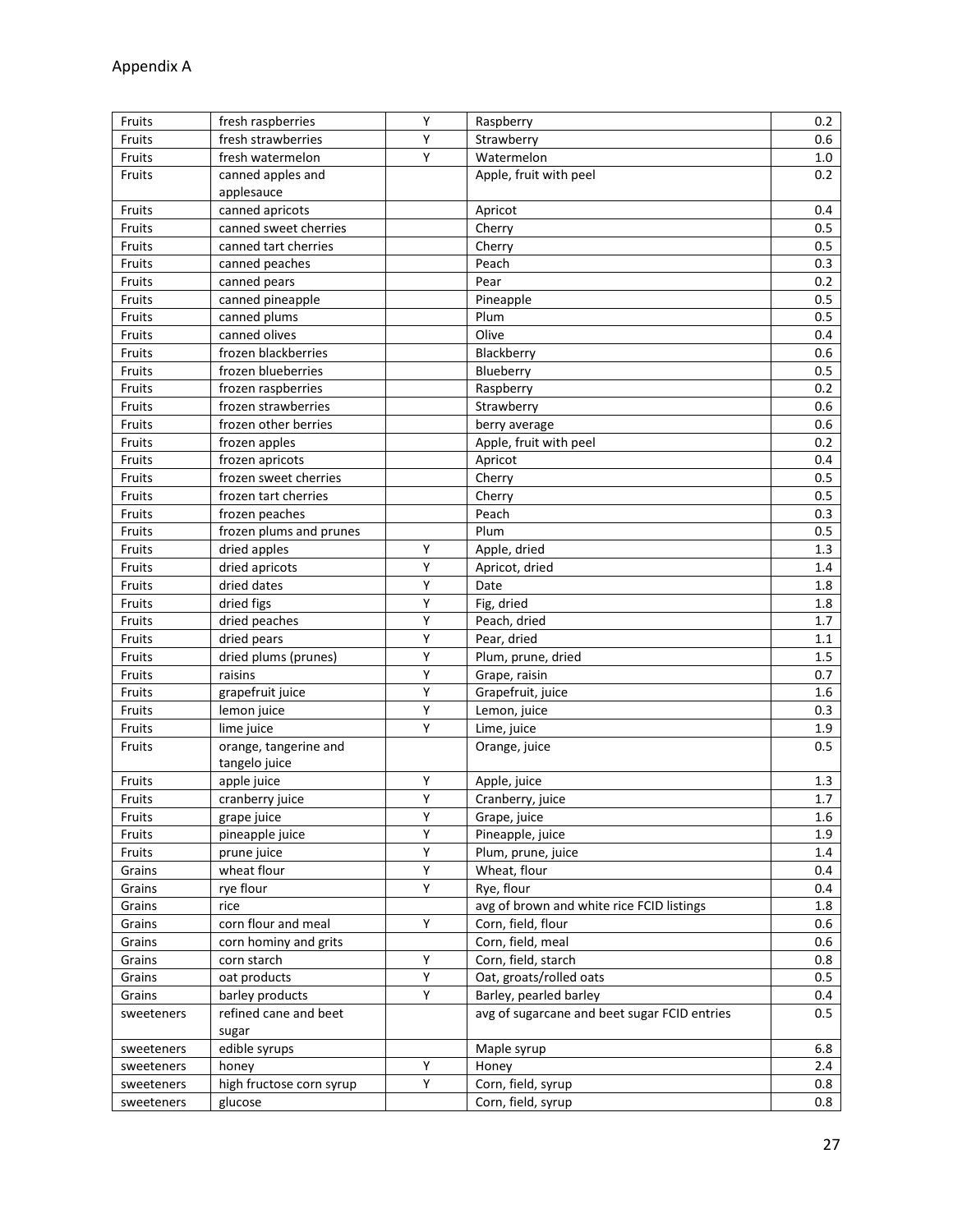| sweeteners               | dextrose                   |                | Corn, field, syrup      | 0.8     |
|--------------------------|----------------------------|----------------|-------------------------|---------|
| vegetables               | fresh artichokes           | Υ              | Artichoke, globe        | 0.3     |
| vegetables               | fresh asparagus            | Υ              | Asparagus               | 1.1     |
| vegetables               | fresh bell peppers         | Υ              | Pepper, bell            | 0.4     |
| vegetables               | fresh broccoli             | Υ              | Broccoli                | 0.5     |
| vegetables               | fresh Brussels sprouts     | Υ              | <b>Brussels sprouts</b> | 0.4     |
| vegetables               | fresh cabbage              | Υ              | Cabbage                 | 0.2     |
| vegetables               | fresh carrots              | Υ              | Carrot                  | 0.1     |
| vegetables               | fresh cauliflower          | Υ              | Cauliflower             | 0.4     |
| vegetables               | fresh celery               | Υ              | Celery                  | 0.3     |
| vegetables               | fresh collard greens       | Υ              | Collards                | 0.1     |
| vegetables               | fresh sweet corn           | Υ              | Corn, sweet             | 0.3     |
| vegetables               | fresh cucumbers            | Υ              | Cucumber                | 0.4     |
| vegetables               | fresh eggplant             | Υ              | Eggplant                | 0.4     |
| vegetables               | fresh escarole/endive      | Y              | Endive                  | 0.1     |
| vegetables               | fresh garlic               | Υ              | Garlic, bulb            | 0.6     |
| vegetables               | fresh kale                 | $\overline{Y}$ | Kale                    | 0.1     |
| vegetables               | fresh head lettuce         | Υ              | Lettuce, head           | 0.2     |
| vegetables               | fresh romaine and leaf     | Y              | Lettuce, leaf           | 0.2     |
|                          | lettuce                    |                |                         |         |
| vegetables               | fresh lima beans           | Υ              | Bean, lima, succulent   | 0.7     |
| vegetables               | fresh mushrooms            | Υ              | Mushroom                | 3.0     |
| vegetables               | fresh mustard greens       | Υ              | Mustard greens          | 0.1     |
| vegetables               | fresh okra                 | Υ              | Okra                    | 0.4     |
| vegetables               | fresh onions               | Υ              | Onion, bulb             | 0.2     |
| vegetables               | fresh potatoes             | Y              | Potato, tuber, w/peel   | 0.2     |
| vegetables               | fresh pumpkin              | Υ              | Pumpkin                 | 0.2     |
| vegetables               | fresh radishes             | Υ              | Radish, roots           | 0.2     |
| vegetables               | fresh snap beans           | Υ              | Bean, snap, succulent   | 0.7     |
| vegetables               | fresh spinach              | Υ              | Spinach                 | 0.2     |
| vegetables               | fresh squash               | Υ              | Squash, winter          | 0.0     |
| vegetables               | fresh sweet potatoes       | $\overline{Y}$ | Sweet potato            | 0.2     |
| vegetables               | fresh tomatoes             | Υ              | Tomato                  | 0.4     |
| vegetables               | fresh turnip greens        | Υ              | Turnip, greens          | 0.1     |
| vegetables               | canned asparagus           |                | Asparagus               | 1.1     |
| vegetables               | canned snap beans          |                | Bean, snap, succulent   | 0.7     |
| vegetables               | canned cabbage             |                | Cabbage                 | 0.2     |
|                          | (sauerkraut)               |                |                         |         |
| vegetables               | canned carrots             |                | Carrot                  | 0.1     |
| vegetables               | canned sweet corn          |                | Corn, sweet             | 0.3     |
| vegetables               | canned cucumbers (pickles) |                | Cucumber                | 0.4     |
| vegetables               | canned green peas          |                | Pea, succulent          | 1.3     |
| vegetables               | canned mushrooms           |                | Mushroom                | 3.0     |
| vegetables               | canned chile peppers       |                | Pepper, nonbell         | 0.7     |
| vegetables               | canned potatoes            |                | Potato, tuber, w/peel   | 0.2     |
| vegetables               | canned tomatoes            |                | Tomato                  | 0.4     |
| vegetables               | other canned vegetables    |                | mean, vegetables        | 0.6     |
| vegetables               | frozen asparagus           |                | Asparagus               | 1.1     |
| vegetables               | frozen snap beans          |                | Bean, snap, succulent   | 0.7     |
| vegetables               | frozen broccoli            |                | Broccoli                | $0.5\,$ |
| vegetables               | frozen carrots             |                | Carrot                  | 0.1     |
|                          | frozen cauliflower         |                | Cauliflower             | 0.4     |
| vegetables<br>vegetables | frozen sweet corn          |                |                         | 0.3     |
|                          |                            |                | Corn, sweet             |         |
| vegetables               | frozen green peas          |                | Pea, succulent          | 1.3     |
| vegetables               | frozen green lima beans    |                | Bean, lima, succulent   | 0.7     |
| vegetables               | frozen potatoes            |                | Potato, tuber, w/peel   | 0.2     |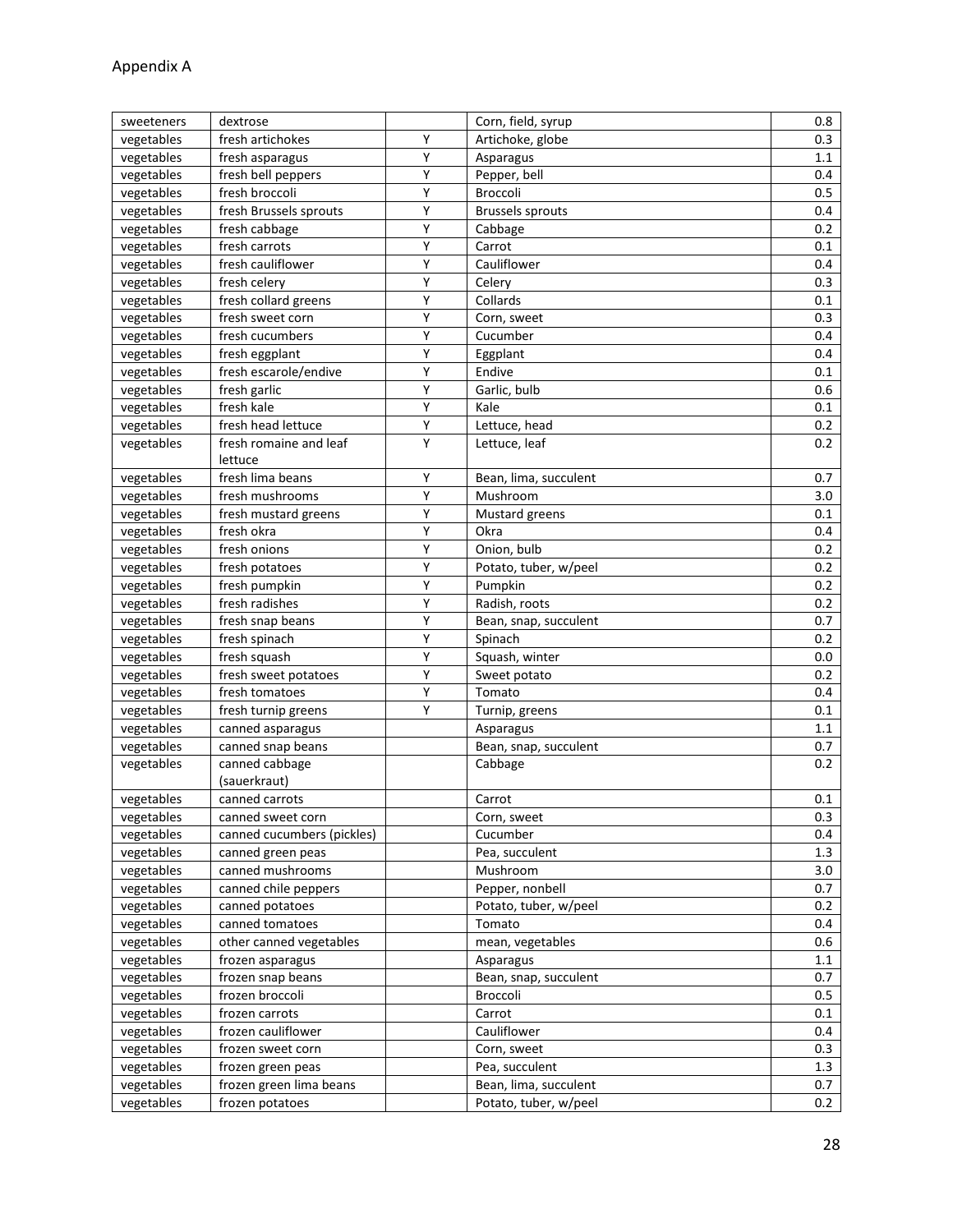| vegetables | frozen spinach             |   | Spinach                        | 0.2  |
|------------|----------------------------|---|--------------------------------|------|
| vegetables | misc. frozen vegetables    |   | mean, vegetables               | 0.6  |
| vegetables | dehydrated onions          | Y | Onion, bulb, dried             | 2.1  |
| vegetables | dehydrated potatoes        | Y | Potato, dry (granules/ flakes) | 1.3  |
| vegetables | potato chips               | Υ | Potato, chips                  | 1.5  |
| legumes    | dry peas and lentils       |   | avg of lentil seed & dry pea   | 1.3  |
| legumes    | dry black beans            | Y | Bean, black, seed              | 0.3  |
| legumes    | dry great northern beans   | Y | Bean, great northern, seed     | 0.3  |
| legumes    | dry lima beans             | Y | Bean, lima, seed               | 0.3  |
| legumes    | dry navy beans             | Y | Bean, navy, seed               | 0.3  |
| legumes    | dry pinto beans            | Y | Bean, pinto, seed              | 0.3  |
| legumes    | dry red kidney beans       | Y | Bean, kidney, seed             | 0.3  |
| legumes    | other dry beans            | Υ | Bean, kidney, seed             | 0.3  |
| added fats | butter                     |   | avg of 4 entries               | 8.3  |
| added fats | margarine                  |   | avg of 3 entries, total LC     | 1.4  |
| added fats | lard                       |   | Pork, meat                     | 5.6  |
| added fats | edible beef tallow         |   | beef                           | 30.4 |
| added fats | shortening                 |   | margarine as proxy             | 1.4  |
| added fats | salad and cooking oils     |   | avg all oils                   | 3.6  |
| added fats | other edible fats and oils |   | avg all oils                   | 3.6  |
| added fats | fat share of half and half |   | Cream as proxy                 | 3.1  |
| added fats | light cream                |   | 2 entries                      | 3.1  |
| added fats | heavy cream                |   | 3 entries                      | 3.1  |
| added fats | sour cream                 |   | $1$ entry <sup>3</sup>         | 2.5  |
|            |                            |   |                                |      |
| added fats | cream cheese               |   | Cream as proxy                 | 3.1  |
| added fats | fat share of eggnog        |   | Cream as proxy                 | 3.1  |

 $1$  The value reported here accounts for 19.5% of total beef production originating from dairy herds, which typically represents a lower carbon footprint. Beef values from dataFIELD are as follows: beef from beef cattle: 33.1 kg CO<sub>2</sub>eq/kg boneless (average of 95 entries); beef from dairy: 19.0 kg CO<sub>2</sub>eq/kg boneless (average of 10 entries).

<sup>2</sup> Tofu: average of 2 values: 2.2 kg CO<sub>2</sub>eq/kg, from (Poore and Nemecek 2018), (after removing distribution, packaging, retail, losses); 1.6 kg CO<sub>2</sub>eq/kg from (Blonk et al. 2008) = 1.9 kg CO<sub>2</sub>eq/kg

<sup>2</sup> Soy protein isolate: 4.94 kg CO<sub>2</sub>eq/kg from (Munoz and Thrane 2015) (representative of US production, converted from /kg protein to /kg using 0.81 kg protein/kg).

<sup>3</sup> Canadian study: (Vergé et al. 2013)

<sup>4</sup> soymilk: average of 3 values, from: (Poore and Nemecek 2018), (after removing distribution, packaging, retail, losses); (Clune et al. 2017); (Grant and Hicks 2018)

5 almond milk: average of 3 values, from: (Clune et al. 2017); (Grant and Hicks 2018); (Ho et al. 2016)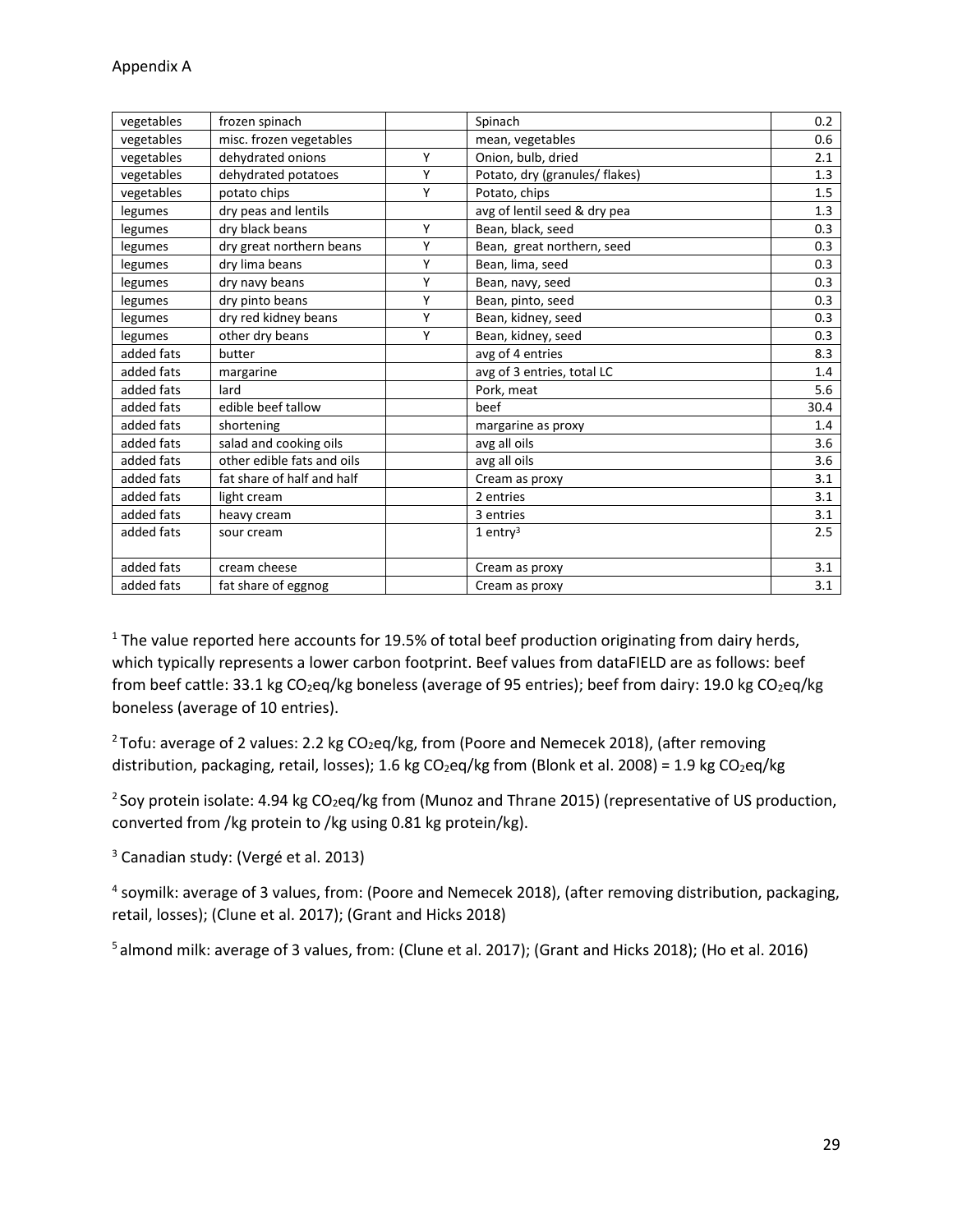#### <span id="page-32-0"></span>**Appendix B: Results from Scenario modeling alternatives**

A number of modeling choices were made in building the plant-based substitution scenarios in this study. Here, we explore the influence of alternative choices for these modeling parameters.

Table B-1 provides an abbreviated summary of these alternatives, along with their associated diet-level emissions. In Scenario 3, plant-based protein foods were increased to match the baseline diet's ounce equivalents of total protein foods. Matching instead the calories from protein foods requires a small additional increase in plant-based foods. Further, the ratio of the plant-based protein food groups (legumes : soy products : nuts) in the scenario diet is an unknown; we chose to set a normative ratio based on the vegetarian dietary pattern in the Dietary Guidelines for Americans. If we instead choose to maintain the ratio of these plant-based protein food groups as they appear in the 2016 baseline diet (far less soy products), the resulting emissions decrease somewhat because the emission factors for legumes and nuts are lower than soy products. As the composition of "soy products" (soy flour, soy concentrates, tofu) is not readily available in dietary recall summary tables, we represent soy products with soy protein isolate (SPI) in scenario 3. This option was chosen because SPI has a relatively high emission factor per kg for a plant-based food. While tofu has a lower emission factor per kg, because of the higher protein concentration in SPI, the emissions per kg of protein (as well as per ounce equivalent of protein food) are actually higher for tofu than for SPI. Therefore, when tofu is chosen to represent "soy products", the resulting emissions actually increase. A scenario where part of the dairy foods are replaced with almond milk (rather than all soymilk) has very little influence on the carbon footprint because a) the grams per cup equivalent is assumed the same for almond and soy milk and b) the difference in emission factors for almond and soy milk is small.

|                  | <b>Protein food</b><br>target | <b>Plant protein</b><br>ratio | Soy<br>product<br>proxy | <b>Plant-based dairy</b><br>subst. | <b>Diet GHGE</b><br>(kg CO <sub>2</sub> eq)<br>/capita/year) | Change<br>from<br>Scenario 3<br>result |
|------------------|-------------------------------|-------------------------------|-------------------------|------------------------------------|--------------------------------------------------------------|----------------------------------------|
| Scenario 3       | ounce-eg.                     | normative                     | SPI                     | 100% soymilk                       | 1189.1                                                       |                                        |
| Alt 1            | calories                      | normative                     | SPI                     | 100% soymilk                       | 1206.3                                                       | 1.4%                                   |
| Alt <sub>2</sub> | ounce-eg.                     | baseline                      | SPI                     | 100% soymilk                       | 1143.9                                                       | $-3.8%$                                |
| Alt <sub>3</sub> | calories                      | baseline                      | SPI                     | 100% soymilk                       | 1152.8                                                       | $-3.1%$                                |
| Alt 4            | ounce-eg.                     | normative                     | tofu                    | 100% soymilk                       | 1231.6                                                       | 3.6%                                   |
| Alt <sub>5</sub> | ounce-eg.                     | normative                     | <b>SPI</b>              | 75% almond milk, 25%<br>soymilk    | 1175.6                                                       | $-1.1%$                                |

*Table B-1. Summary of alternative modeling scenarios and their influence on diet-level GHGE*

*Table B-2. Per capita availability of substituted plant-based foods using the baseline diet's ratio (Alt 2) compared to the normative ratio (scenario 3)*

|              | Per capita availability (lbs/capita/year) |                  |  |  |  |  |
|--------------|-------------------------------------------|------------------|--|--|--|--|
|              | Scenario 3                                | Alt 2            |  |  |  |  |
|              | (normative ratio)                         | (baseline ratio) |  |  |  |  |
| nuts         | 21.0                                      | 28.8             |  |  |  |  |
| soy products | 23.0                                      | 3.1              |  |  |  |  |
| legumes      | 13.8                                      | 23.4             |  |  |  |  |